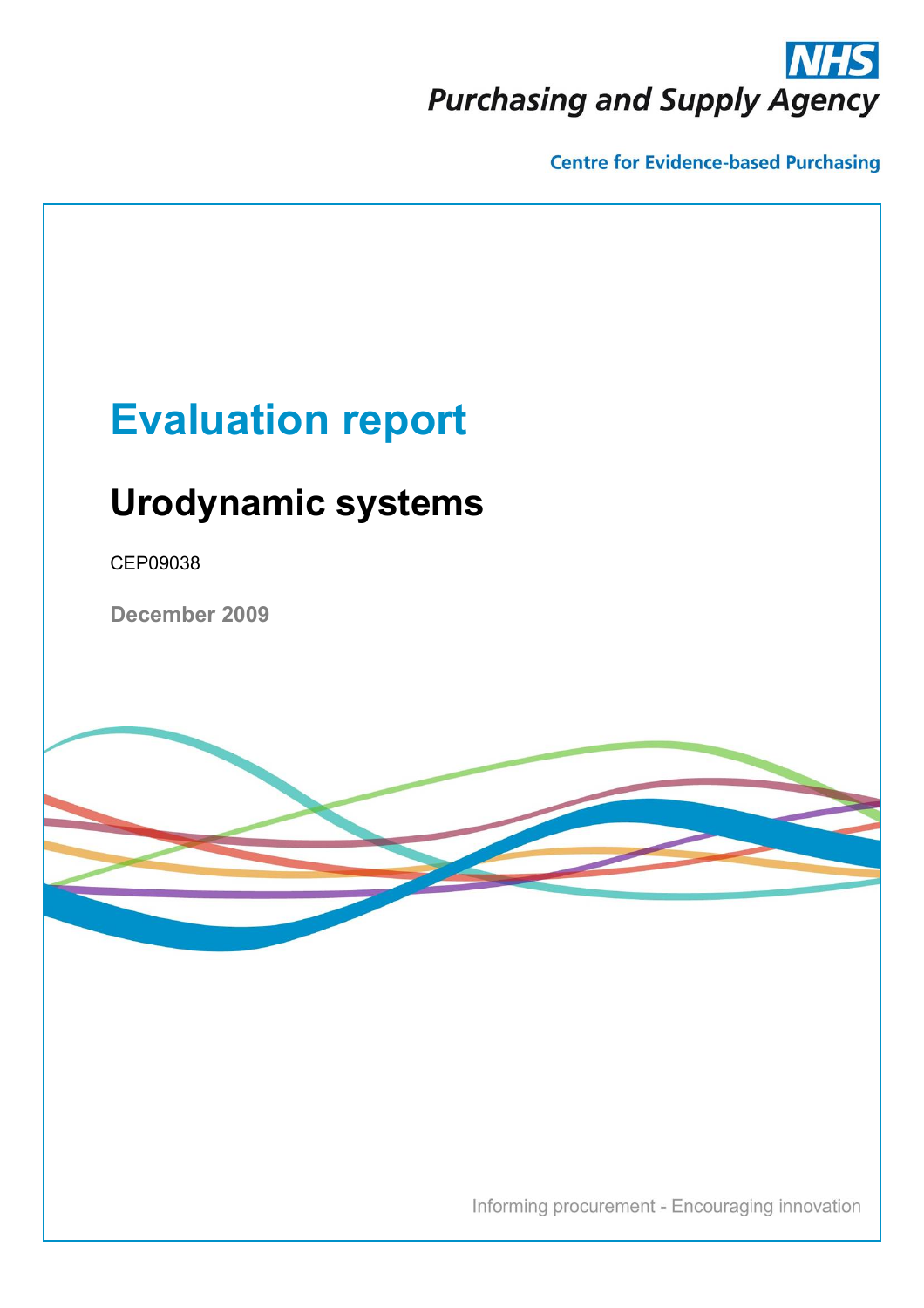# **Contents**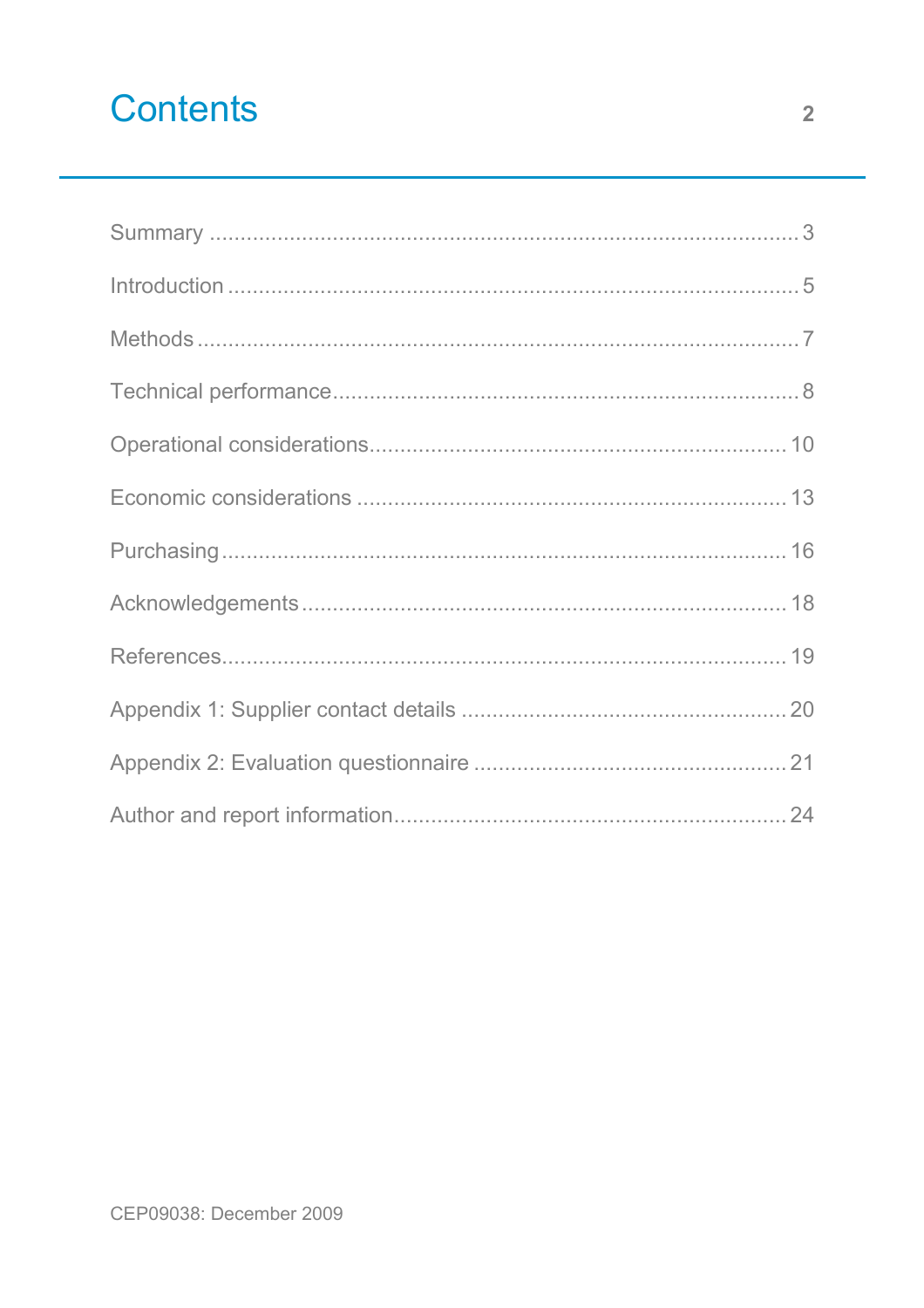# <span id="page-2-0"></span>Summary 3<sup>3</sup>

### **The product**

This evaluation report covers 26 urodynamic systems commercially available within the UK.

#### **Field of use**

Urodynamic systems are used to investigate bladder and urethral function by means of pressure and flow measurements. In the UK, urodynamic investigations are performed widely in secondary and tertiary level settings.

### **National guidance**

The National Institute for Health and Clinical Excellence (NICE) has issued guidelines on urodynamic investigations in women. A joint statement on minimum standards for urodynamic practice in the UK was published in April 2009 by the UK Continence Society.

#### **Methods**

A representative sample of each manufacturer's models on the UK market was selected. The study covered most permutations of devices available, excluding the very top-end models of each range. Each machine was evaluated by five users who routinely carried out urodynamic studies but had differing levels of experience and backgrounds. Star ratings for usability were derived from a completed laboratory questionnaire.

#### **Technical performance**

All machines evaluated scored between three and five stars (out of five) for aspects of usability. Most scored four stars, rated as 'good'. Any purchase of equipment should also include comparative demonstrations and evaluations of different machines, since user personal preferences will significantly affect acceptability.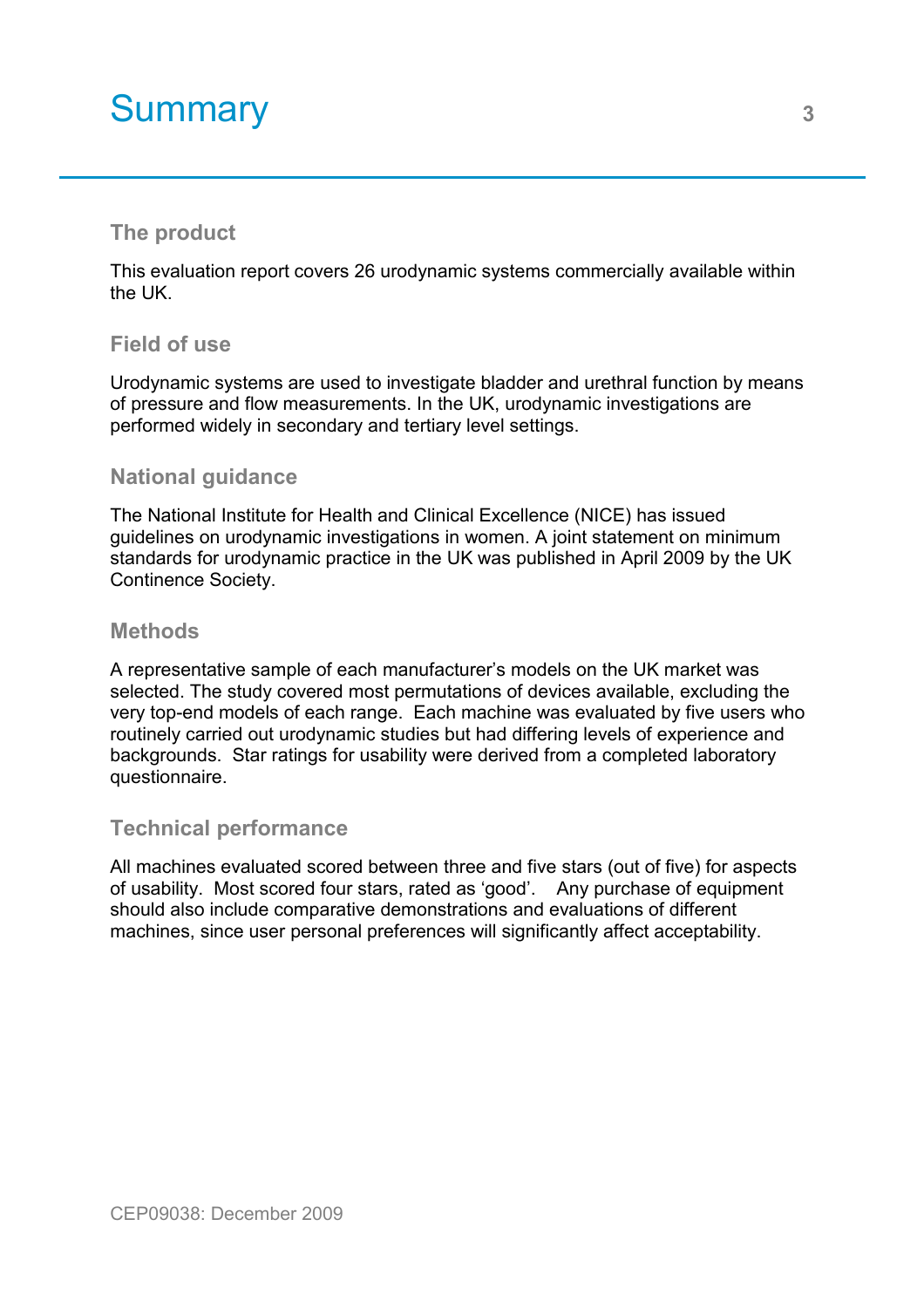# Summary **<sup>4</sup>**

### **Operational considerations**

CEP's buyers' guide describes general operational considerations in detail.

### **Economic considerations**

A whole-life costing method and business case approach is described in CEP's buyers' guide. Whereas the range of costs of machines currently available (for which prices were given) is £9,000 to £40,000, the whole life estimated costs range from £65,000 to £103,000. Each manufacturer offers a selection of optional features that will affect product pricing significantly.

#### **CEP verdict**

With appropriate training and protocols, all the machines evaluated can deliver good quality urodynamic tests. The key for delivery of a good urodynamic service therefore lies in the training of staff operating the equipment and interpreting the tests.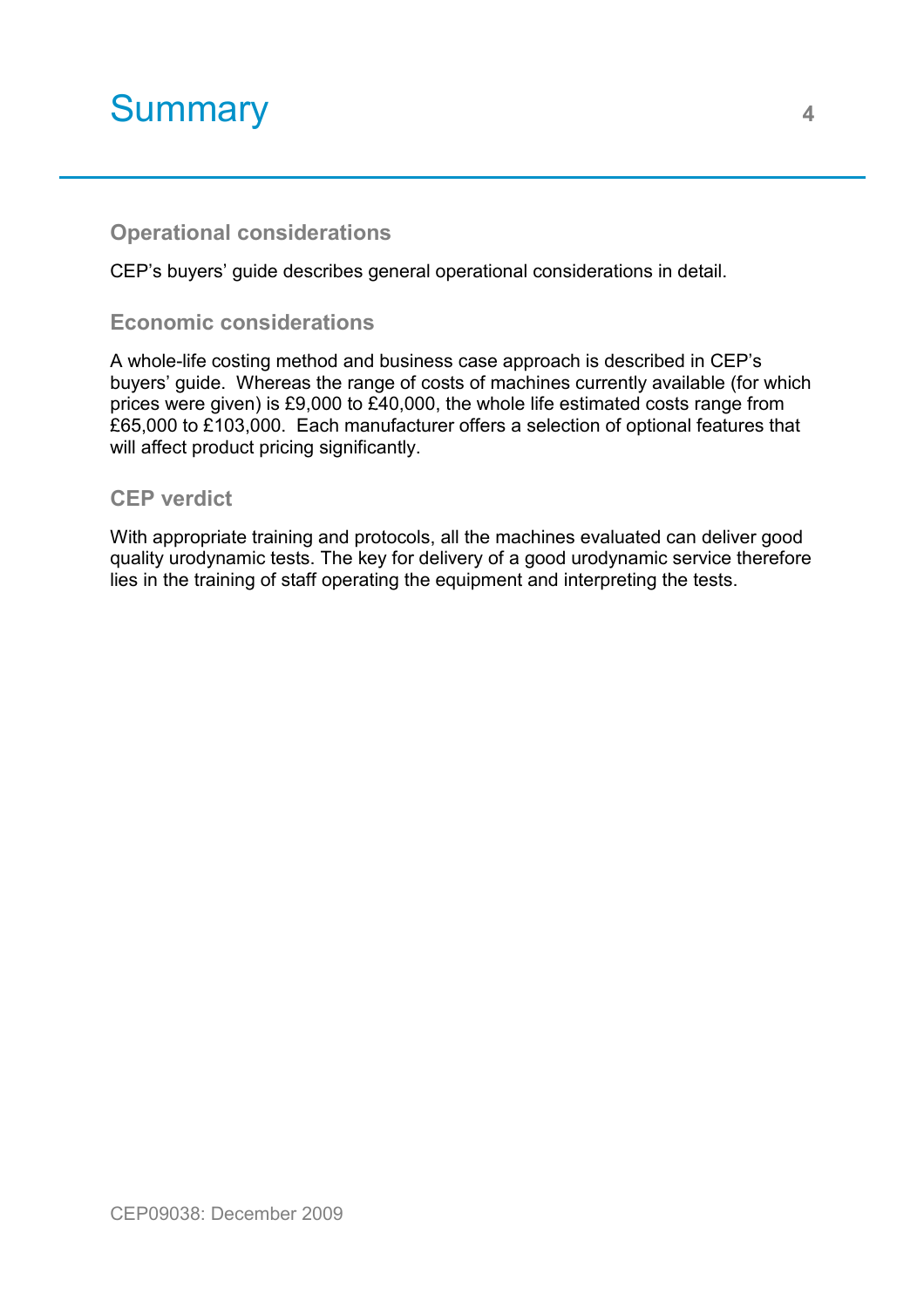# <span id="page-4-0"></span>Introduction **<sup>5</sup>**

This evaluation report presents the findings of a user evaluation of urodynamic systems available in the UK, together with comparative product specifications. It supplements CEP's buyers' guide to urodynamic systems [1], which offers more general advice on the technical, operational, and economic considerations to be taken into account when selecting an appropriate product.

#### **Scope**

This evaluation report presents a comprehensive overview of urodynamic equipment available in the UK. It provides comparative product specifications and user evaluation data on 26 systems. 'Stand-alone' flow meters, ambulatory urodynamic systems and non-invasive urodynamic systems are not included.

This evaluation report should be read in conjunction with CEP's buyers' guide to urodynamic systems [1].

#### **National guidance**

The National Institute for Health and Clinical Excellence (NICE) has issued guidelines on urodynamic investigations in women, and a joint statement on minimum standards for urodynamic practice in the UK was published in April 2009 by the UK Continence Society. These are discussed in more detail in CEP's buyers' guide [1].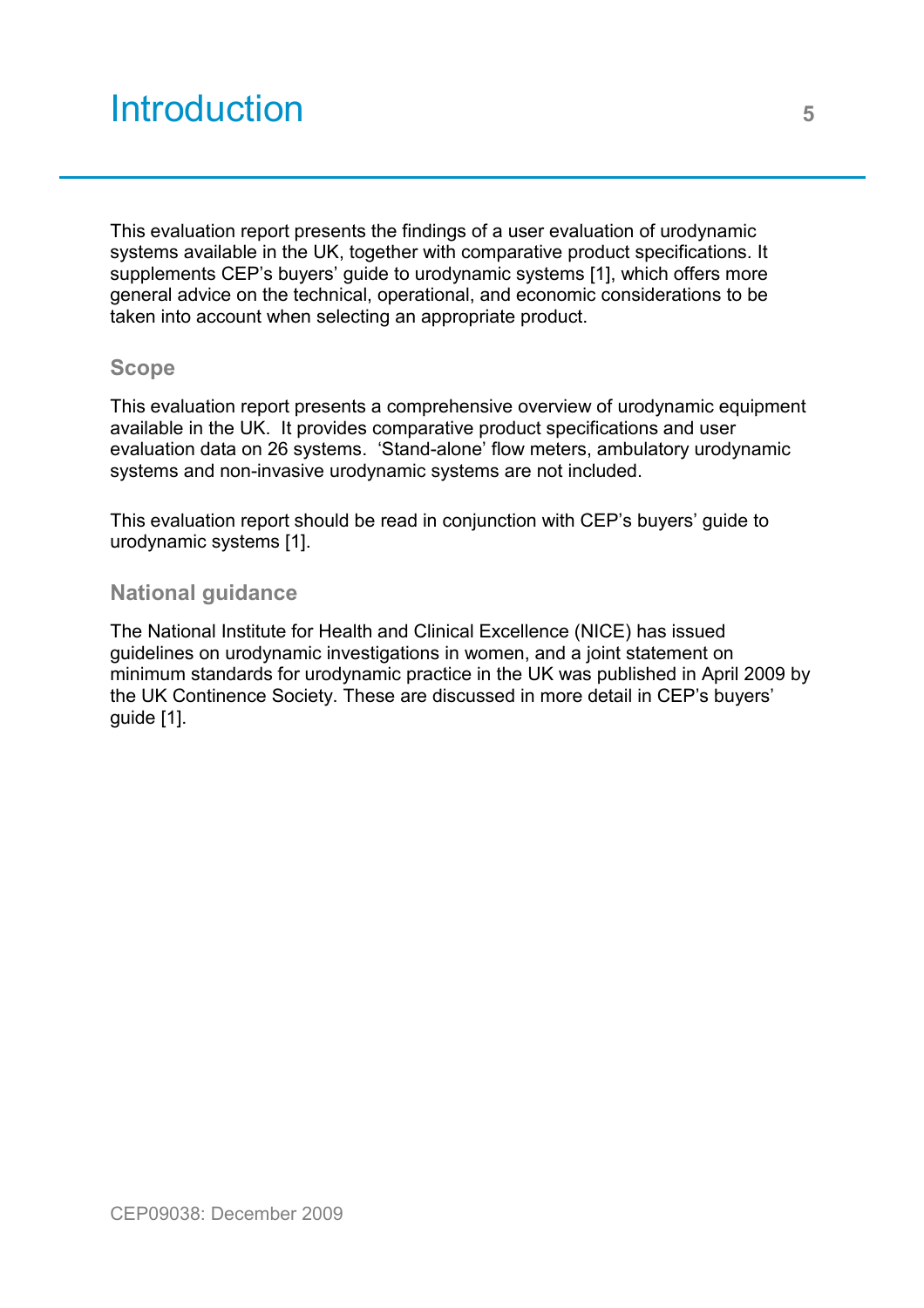# Introduction **<sup>6</sup> <sup>5</sup><sup>6</sup>**

### **Decision guidance table**

Table 1 classifies all current models on the UK market according to two key features: their physical configuration, and their capacity for video urodynamics. Tables 1 - 7 are intended to help prospective purchasers to shortlist suitable products.

For the 19 hardware models on the UK market, there are six manufacturers based in Europe and two in North America. All distributors have UK-based service personnel.

#### **Table 1. Decision guidance table**

|                                          | Portable or pole-mounted systems                                                                                                               | <b>Trolley mounted systems</b>                                                                                                                                                                                                                                                     |
|------------------------------------------|------------------------------------------------------------------------------------------------------------------------------------------------|------------------------------------------------------------------------------------------------------------------------------------------------------------------------------------------------------------------------------------------------------------------------------------|
| No option<br>for video<br>connection     | <b>Andromeda Helix</b><br>Dantec Brenna<br><b>Laborie</b> Delphis / Delphis-IP<br><b>Mediwatch Portable with Duet</b><br><b>MMS</b> Solar Blue | <b>Laborie</b> Delphis-KT                                                                                                                                                                                                                                                          |
| <b>Option for</b><br>video<br>connection | Andromeda Ellipse / Helix-AUDACT<br><b>Life-Tech Mercury / All-in-One</b><br><b>Mediwatch Portable with Sensic</b>                             | <b>Albyn Phoenix Plus</b><br><b>Andromeda Ellipse-AUDACT</b><br><b>Dantec</b> Kallan / Acquanetta<br>Laborie Dorado KT / Triton / Aquarius<br>Life-Tech Urolab<br>Mediwatch Encompass / Duet Logic G2 /<br>G3 Sensic / Clinic with Duet or Sensic<br><b>MMS</b> Solar<br>Sedia SE6 |

#### **Portable or pole-mounted systems**

These systems are designed for mobile clinic use or for easy portability within a department. The units offering video connections run with laptop computers and wireless links. Two units (Mediwatch Portable and MMS Solar Blue) are designed for desktop use, whereas the other portable systems have small wheeled units. Three units (Laborie Delphis-IP, MMS Solar Blue and Life-Tech Mercury) can have the patient connections mounted on a standard IV pole.

#### **Trolley mounted systems**

Most equipment mounted on a dedicated trolley has the pump, pressure transducers and desktop computer on the one unit. The Laborie Triton and Aquarius systems use a separate trolley for pump and transducers.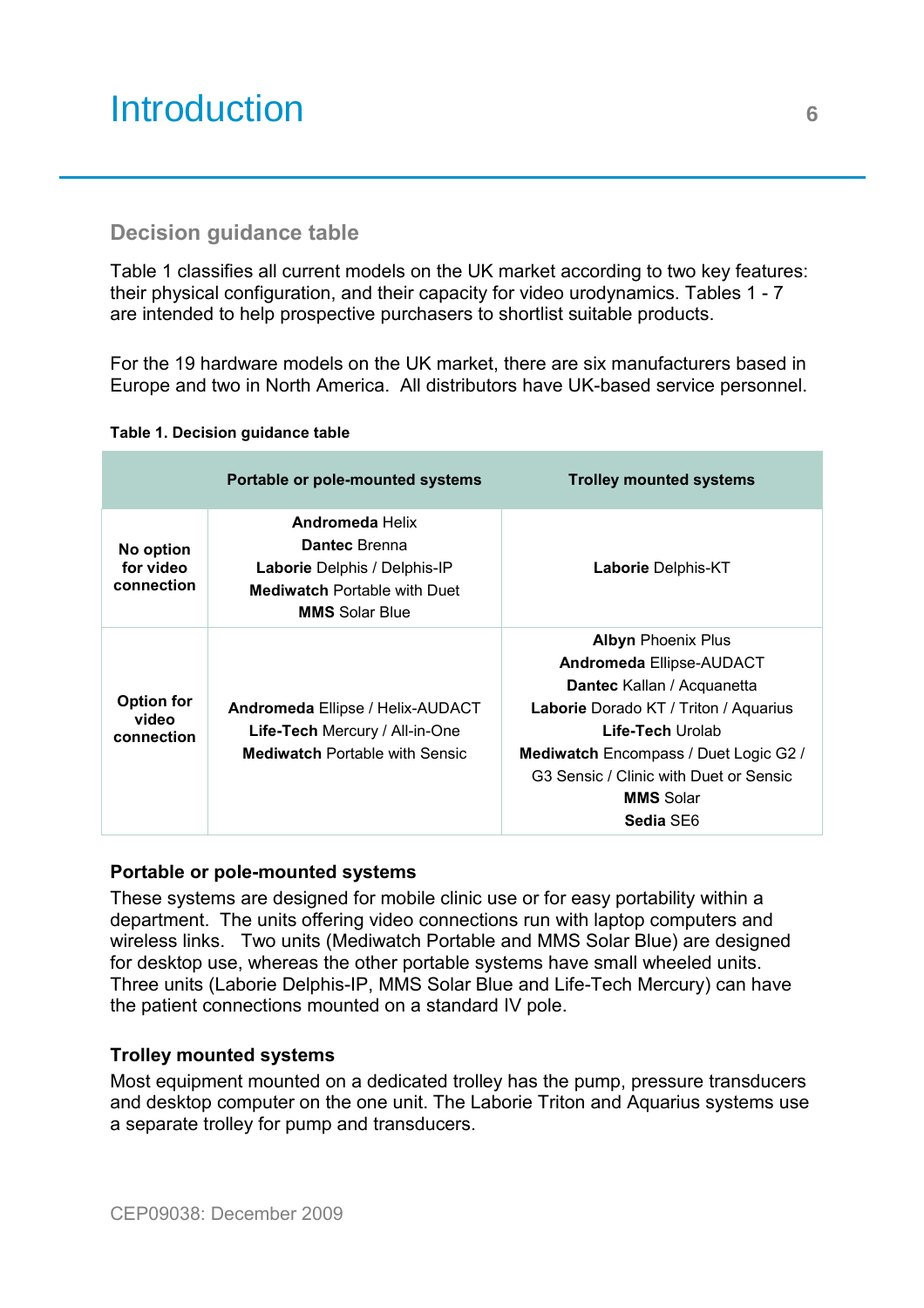### <span id="page-6-0"></span>Methods **<sup>7</sup>**

#### **User evaluation**

A representative sample of each manufacturer's models on the UK market was selected. The study covered most permutations of devices available, excluding the very top-end models of each range.

Each machine was evaluated by five users who routinely carried out urodynamic studies but had differing levels of experience and backgrounds. The team comprised one doctor, three nurses and one clinical engineer. Induction for each machine was given by the distributor's representative to available staff, the remainder being inducted later by the clinical engineer. A urodynamic simulator built at Southern General Hospital, Glasgow was used to generate pressures that replicate patient test recordings. Each machine evaluated using exactly the same set of patient data.

Tables 2 - 5 list the main specifications for each machine currently available on the UK market. Tables 2 and 4 summarise the features of trolley-mounted systems; tables 3 and 5 cover more portable devices. The tables group together some devices in a single column. The differences between these devices are in features that are not listed in the tables. In such cases, the picture shown is generally of the model which differs most significantly from the others in appearance. Otherwise, the picture is of the first model listed.

Those systems that were evaluated have 'star' ratings showing the assessment of usability. These star ratings are derived from completed laboratory questionnaires, using the median of the team's assessment for a given area of operation. The 37 point questionnaire used for assessment (included at appendix 2) was divided into three areas for this analysis. The star ratings are relative and subjective, but reflect the average assessment of a team of experienced users. Three stars means 'acceptable' and five stars 'very good'. Where stars are not given, it indicates that the particular model was not included in the evaluation but is available on the UK market.

The ECRI report on urodynamic measurement systems, published in 2007 [2] includes devices in this evaluation report, as well as those available only on the US market. Some of the devices covered in this report are not available in the US.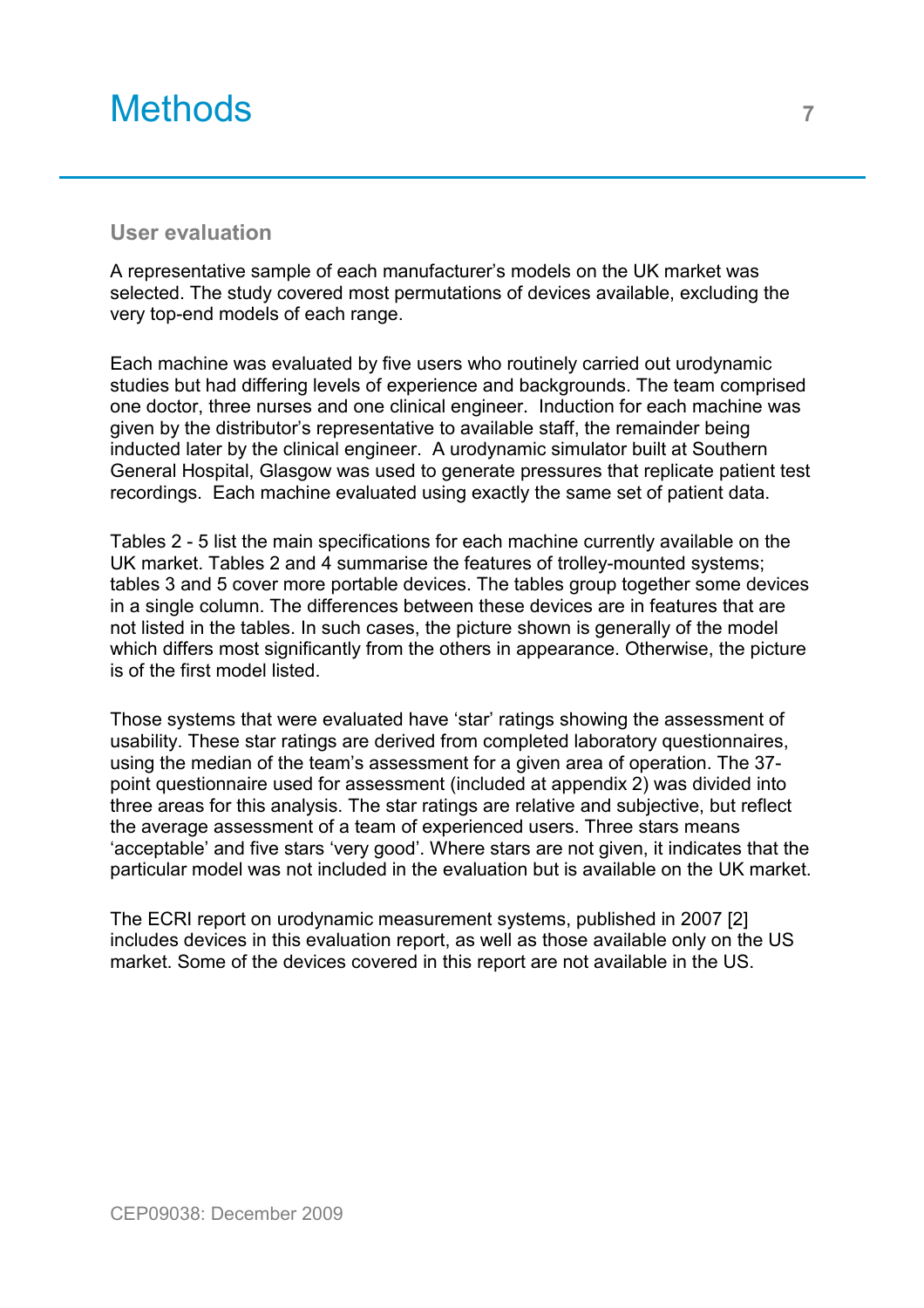# <span id="page-7-0"></span>Technical performance **8**

|               | Table 2. Trolley mounted systems - specifications |                              |                                           |                                         |                                                           |                                                                                                         |                               |                               |                                 |
|---------------|---------------------------------------------------|------------------------------|-------------------------------------------|-----------------------------------------|-----------------------------------------------------------|---------------------------------------------------------------------------------------------------------|-------------------------------|-------------------------------|---------------------------------|
|               | <b>Model</b>                                      | Albyn<br><b>Phoenix Plus</b> | Andromeda<br>$Ellipse -$<br><b>AUDACT</b> | <b>Dantec</b><br>Kallan /<br>Acquanetta | Laborie<br>Dorado KT / Delphis-<br>KT / Triton / Aquarius | <b>Mediwatch</b><br>Life-Tech<br>Duet Logic G2 /<br>Urolab<br>Clinic with Duet or<br>Sensic / Encompass |                               | <b>MMS</b><br>Solar           | <b>Sedia</b><br>SE <sub>6</sub> |
|               | <b>Picture</b>                                    |                              |                                           |                                         | or                                                        |                                                                                                         |                               |                               |                                 |
|               | <b>Normal</b><br>Configuration                    | Trolley                      | Trolley                                   | Trolley                                 | Trolley                                                   | Various                                                                                                 | Trolley                       | Trolley or<br>pole<br>mounted | Trolley                         |
|               | <b>Uroflowmeter type</b>                          | Weight sensor                | Weight sensor                             | Weight<br>sensor                        | Weight sensor                                             | Weight<br>sensor                                                                                        | User choice                   | Weight<br>sensor              | Weight sensor                   |
|               | <b>Wireless flowmeter</b><br>option               | (2010)                       |                                           | ✓                                       | ✓                                                         | ✓                                                                                                       | $\checkmark$ (Sensic)         | ✓                             | ✓                               |
|               | <b>Profilometer option</b>                        | $\checkmark$                 | $\checkmark$                              | $\checkmark$                            | $\checkmark$                                              | $\checkmark$                                                                                            | ✓                             | $\checkmark$                  | $\checkmark$                    |
|               | Max no. of pressure<br>channels                   | 9                            | 8                                         | 8                                       | 8                                                         | 8                                                                                                       | 4<br>(10 Encompass)           | $5 - 15$                      | 31                              |
|               | <b>Calibration by user</b>                        | $\checkmark$                 | $\checkmark$                              | $\checkmark$                            | $\checkmark$                                              |                                                                                                         | ✓                             | $\checkmark$                  | $\checkmark$                    |
| Specification | <b>EMG</b> amplifier<br>option                    | $\checkmark$                 | ✓                                         | ✓                                       | $\checkmark$                                              | ✓                                                                                                       | ✓                             | ✓                             | ✓                               |
|               | Monitor size (cm)                                 | Optional (up to<br>55)       | 15 and user<br>choice (on PC)             | 48                                      | Optional (up to 53)                                       | User choice                                                                                             | 38-43-53                      | 48                            | 42 or any                       |
|               | <b>Video Capture</b><br>option                    | $\checkmark$                 | ✓                                         | $\checkmark$                            | $\checkmark$                                              | ✓                                                                                                       | ✓                             | ✓                             | ✓                               |
|               | <b>Report formats</b>                             | Word & PDF                   | PDF, Word                                 | PDF, Word                               | Proprietary, PDF                                          | Numerous                                                                                                | PDF, Word                     | PDF, JPG,<br>proprietary      | PDF&<br>proprietary             |
|               | Data export formats                               | Text, CSV,<br><b>DICOM</b>   | Text, ICS                                 | Text, ICS                               | Text, ICS                                                 | Text, ICS,<br>Excel                                                                                     | Proprietary, ICS,<br>CSV, HL7 | ICS, ASCII,<br>CSV, XML       | Various                         |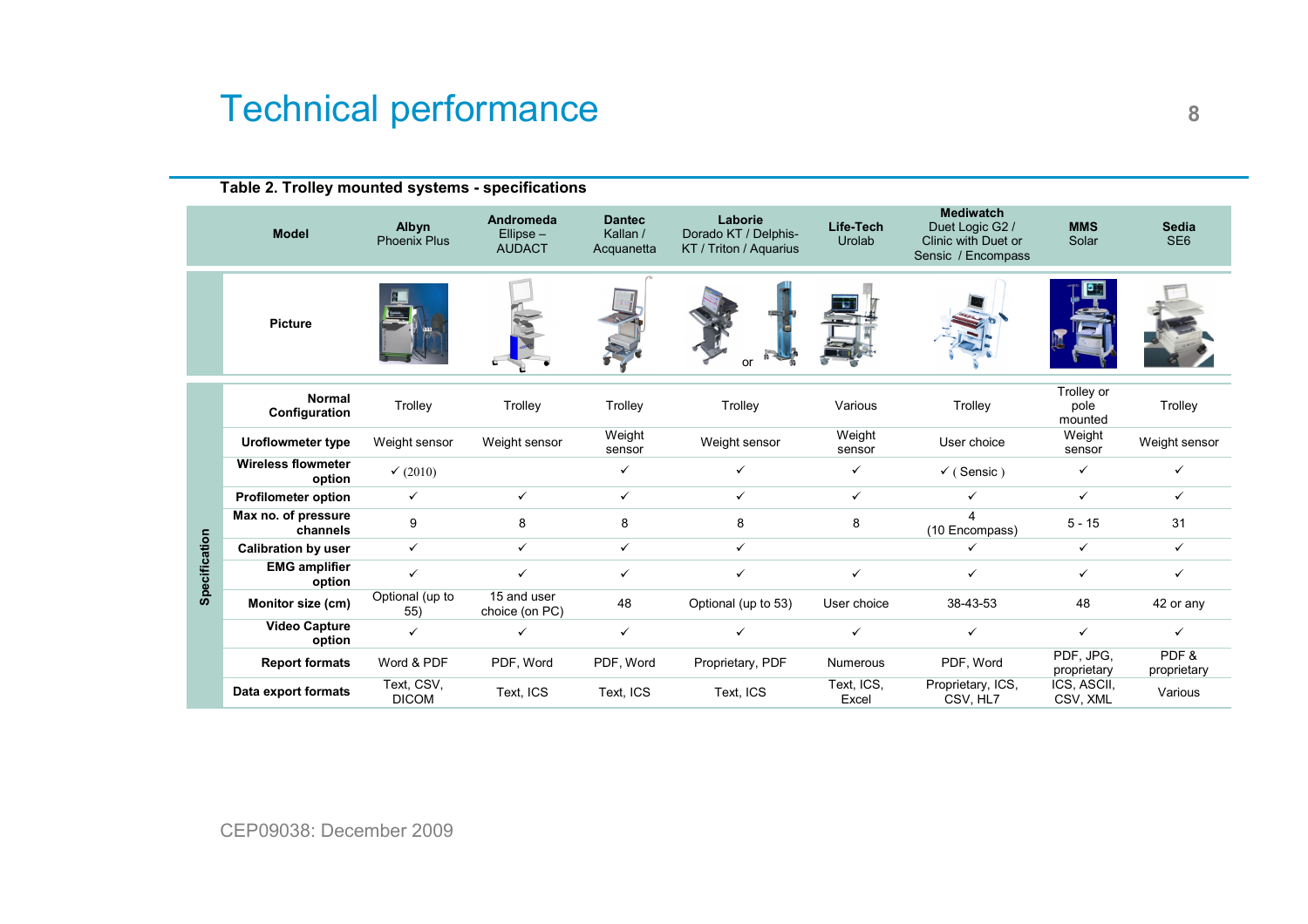# Technical performance **9**

|               | Table 3. Portable / pole mounted systems - specifications                                   |                               |                           |                                |                                 |                                      |                                                                  |                                |
|---------------|---------------------------------------------------------------------------------------------|-------------------------------|---------------------------|--------------------------------|---------------------------------|--------------------------------------|------------------------------------------------------------------|--------------------------------|
|               | Andromeda<br><b>Andromeda</b><br><b>Model</b><br>Helix / Helix-<br>Ellipse<br><b>AUDACT</b> |                               |                           | <b>Dantec</b><br><b>Brenna</b> | Laborie<br>Delphis / Delphis IP | Life-Tech<br>Mercury /<br>All-in-One | <b>Mediwatch</b><br>Portable with Sensic /<br>Portable with Duet | <b>MMS</b><br>Solar Blue       |
|               | <b>Picture</b>                                                                              |                               |                           |                                |                                 |                                      |                                                                  |                                |
|               | <b>Normal</b><br>Configuration                                                              | Mini trolley                  | Mini trolley              | Mini trolley                   | Mini trolley / pole (IP)        | Portable                             | Portable                                                         | Portable or pole<br>mounted    |
|               | <b>Uroflowmeter</b><br>type                                                                 | Weight sensor                 | Weight sensor             | Weight sensor                  | Weight sensor                   | Weight sensor                        | User choice                                                      | Weight sensor                  |
|               | <b>Wireless</b><br>flowmeter<br>option                                                      |                               |                           |                                |                                 | ✓                                    | $\checkmark$ (Sensic)                                            | ✓                              |
|               | <b>Profilometer</b><br>option                                                               | $\checkmark$                  | $\checkmark$              | $\checkmark$                   | ✓                               | $\checkmark$                         | ✓                                                                | ✓                              |
|               | Max no. of<br>pressure<br>channels                                                          | 3                             | 8                         | 5                              | $\overline{4}$                  | 8                                    | 4                                                                | $\overline{4}$                 |
| Specification | <b>Calibration by</b><br>user                                                               | $\checkmark$                  | $\checkmark$              | $\checkmark$                   | ✓                               |                                      | ✓                                                                | $\checkmark$                   |
|               | <b>EMG</b> amplifier<br>option                                                              | ✓                             | $\checkmark$              | $\checkmark$                   | ✓                               | $\checkmark$                         | ✓                                                                | ✓                              |
|               | <b>Monitor size</b><br>(cm)                                                                 | 15                            | 15                        | user choice                    | User choice, up to 48           | Laptop                               | 38-43-53                                                         | Laptop                         |
|               | <b>Video Capture</b><br>option                                                              | $\checkmark$ (with<br>AUDACT) | $\checkmark$              |                                |                                 | $\checkmark$                         | $\checkmark$ (Sensic)                                            |                                |
|               | <b>Report formats</b>                                                                       | PDF, Word<br>(via laptop)     | PDF, Word<br>(via laptop) | PDF, Word                      | Proprietary, PDF                | <b>Numerous</b>                      | PDF, Word                                                        | PDF, JPG, proprietary          |
|               | Data export<br>formats                                                                      | Text, ICS<br>(via laptop)     | Text, ICS<br>(via laptop) | Text, ICS                      | Text, ICS                       | Text, ICS, Excel                     | Proprietary, ICS, CSV,<br>HL7                                    | ICS, ASCII, CSV,<br><b>XML</b> |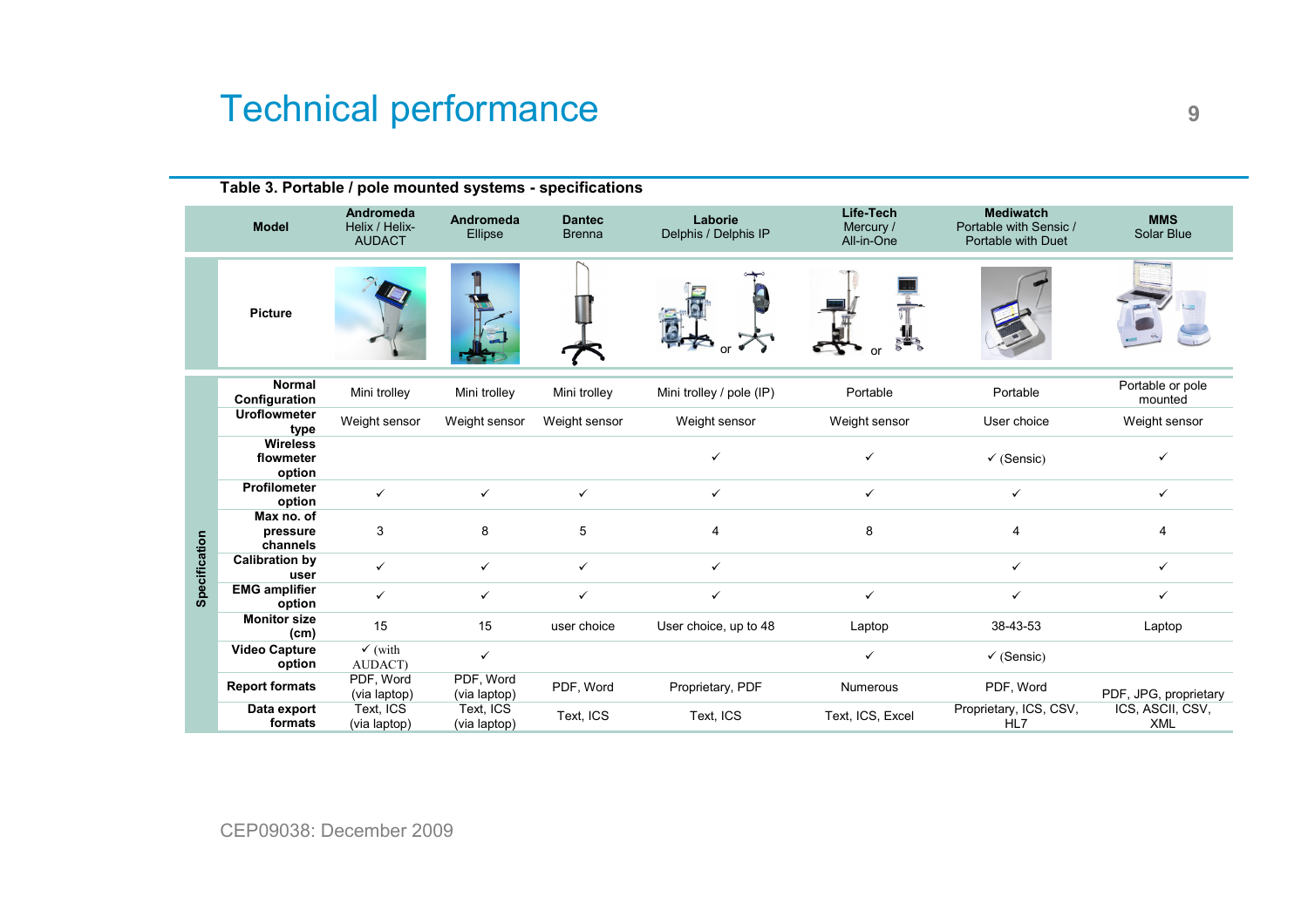# <span id="page-9-0"></span>Operational considerations **<sup>10</sup>**

|           | Table 4. Trolley mounted systems - usabilty |                                                                                                                                      |                                                                                                                                                            |                                                                                                                                                                          |                                                                                                                                                                       |                                                                                                                                                                                       |                                                                                                                                                                               |                                                                                                                                                                                                     |                                                                                                                                                                  |  |  |  |
|-----------|---------------------------------------------|--------------------------------------------------------------------------------------------------------------------------------------|------------------------------------------------------------------------------------------------------------------------------------------------------------|--------------------------------------------------------------------------------------------------------------------------------------------------------------------------|-----------------------------------------------------------------------------------------------------------------------------------------------------------------------|---------------------------------------------------------------------------------------------------------------------------------------------------------------------------------------|-------------------------------------------------------------------------------------------------------------------------------------------------------------------------------|-----------------------------------------------------------------------------------------------------------------------------------------------------------------------------------------------------|------------------------------------------------------------------------------------------------------------------------------------------------------------------|--|--|--|
|           | <b>Model</b>                                | Albyn<br><b>Phoenix Plus</b>                                                                                                         | Andromeda<br>$Ellipse -$<br><b>AUDACT</b>                                                                                                                  | <b>Dantec</b><br>Kallan /<br>Acquanetta                                                                                                                                  | Laborie<br>Dorado KT / Delphis-<br>KT / Triton / Aguarius                                                                                                             | Life-Tech<br>Urolab                                                                                                                                                                   | <b>Mediwatch</b><br>Duet Logic G2 / Clinic<br>with Duet or Sensic /<br>Encompass                                                                                              | <b>MMS</b><br>Solar                                                                                                                                                                                 | <b>Sedia</b><br>SE <sub>6</sub>                                                                                                                                  |  |  |  |
|           | <b>Picture</b>                              |                                                                                                                                      |                                                                                                                                                            |                                                                                                                                                                          | or                                                                                                                                                                    |                                                                                                                                                                                       |                                                                                                                                                                               |                                                                                                                                                                                                     |                                                                                                                                                                  |  |  |  |
|           | <b>Physical setting-up</b><br>and checking  | *****                                                                                                                                |                                                                                                                                                            | *****                                                                                                                                                                    | *****                                                                                                                                                                 | *****                                                                                                                                                                                 | *****                                                                                                                                                                         | *****                                                                                                                                                                                               | *****                                                                                                                                                            |  |  |  |
|           | Flow, UPP and<br><b>Pressure/flow tests</b> | *****                                                                                                                                |                                                                                                                                                            | *****                                                                                                                                                                    | *****                                                                                                                                                                 | *****                                                                                                                                                                                 | *****                                                                                                                                                                         | *****                                                                                                                                                                                               | *****                                                                                                                                                            |  |  |  |
|           | Report, analysis &<br>data management       | *****                                                                                                                                |                                                                                                                                                            | *****                                                                                                                                                                    | *****                                                                                                                                                                 | *****                                                                                                                                                                                 | *****                                                                                                                                                                         | *****                                                                                                                                                                                               | *****                                                                                                                                                            |  |  |  |
| Usability | <b>Summary of user</b><br>comments          | Screen and<br>printout can be<br>complex, but<br>user interface is<br>good. Solid and<br>safe construction<br>- monitor is<br>fixed. | Portable version<br>only evaluated<br>(below) – trolley<br>version has full<br>PC and protocol<br>capacity.<br>Transducer<br>mounting can be<br>difficult. | Kallan<br>evaluated.<br>Both strong<br>and easily<br>movable.<br>Touch screen<br>helpful. Pump<br>not easily<br>accessible.<br>Good<br>requiring<br>zeroing to<br>start. | Dorado KT evaluated<br>Laid out very tightly<br>on single trolley.<br>Software and data<br>can be complex<br>without careful setting<br>up. Clear screen<br>displays. | Large number<br>of options may<br>confuse if<br>displayed<br>unnecessarily<br>by user.<br>However,<br>software is<br>versatile and<br>expandable -<br>three levels to<br>choose from. | Duet Logic G2<br>evaluated. Upgrade of<br>former Medtronic<br>Duet. Layout requires<br>care with infection<br>prevention. Pressure<br>transducers are very<br>close together. | Has many<br>useful options,<br>printouts can<br>be busy as a<br>result. Needs<br>careful setting<br>up. Good<br>pump and<br>infusion holder<br>design.<br>'Silver' / 'gold'<br>models<br>available. | Cable<br>management<br>can be<br>awkward, but<br>normally all<br>hidden on<br>trolley.<br>Software<br>navigation<br>needs practice<br>but displays<br>are clear. |  |  |  |
|           |                                             |                                                                                                                                      |                                                                                                                                                            |                                                                                                                                                                          | *= very poor **= poor ***= acceptable ****= good *****= very good                                                                                                     |                                                                                                                                                                                       |                                                                                                                                                                               |                                                                                                                                                                                                     |                                                                                                                                                                  |  |  |  |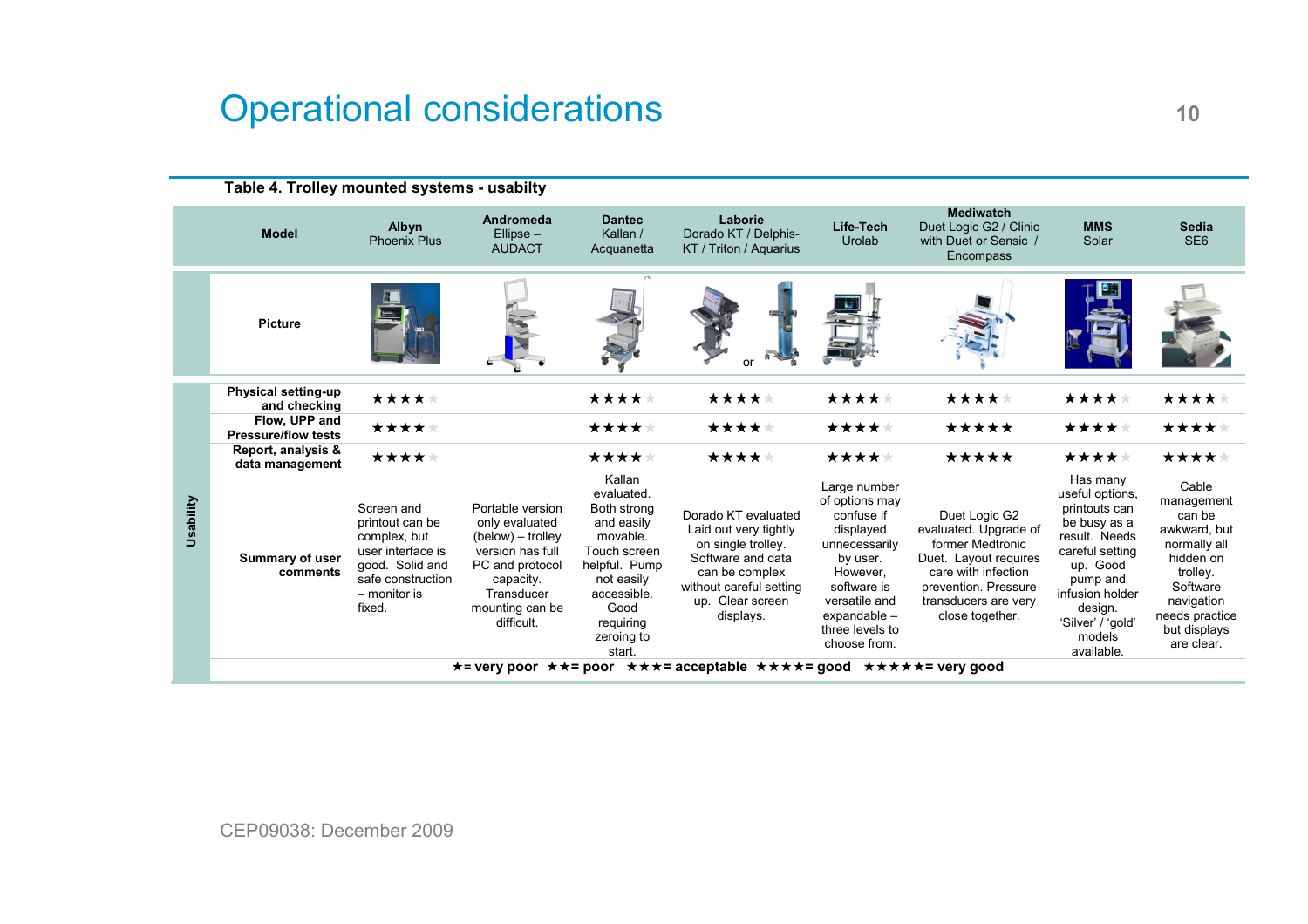# **Operational considerations** 11

| <b>Model</b>                                | Andromeda<br>Helix / Helix-AUDACT                                                                                                                               | Andromeda<br>Ellipse                                                                                                                                           | <b>Dantec</b><br><b>Brenna</b>            | Laborie<br>Delphis / Delphis IP                                                                                                                | Life-Tech<br>Mercury /<br>All-in-One                                                                                                                                                 | <b>Mediwatch</b><br>Portable with Sensic /<br>Portable with Duet                                                                                                                        | <b>MMS</b><br>Solar Blue                               |
|---------------------------------------------|-----------------------------------------------------------------------------------------------------------------------------------------------------------------|----------------------------------------------------------------------------------------------------------------------------------------------------------------|-------------------------------------------|------------------------------------------------------------------------------------------------------------------------------------------------|--------------------------------------------------------------------------------------------------------------------------------------------------------------------------------------|-----------------------------------------------------------------------------------------------------------------------------------------------------------------------------------------|--------------------------------------------------------|
| <b>Picture</b>                              |                                                                                                                                                                 |                                                                                                                                                                |                                           | A                                                                                                                                              |                                                                                                                                                                                      |                                                                                                                                                                                         |                                                        |
| Physical setting-up<br>and checking         | *****                                                                                                                                                           | *****                                                                                                                                                          |                                           | *****                                                                                                                                          | *****                                                                                                                                                                                | *****                                                                                                                                                                                   |                                                        |
| Flow, UPP and<br><b>Pressure/flow tests</b> | *****                                                                                                                                                           | *****                                                                                                                                                          |                                           | *****                                                                                                                                          | *****                                                                                                                                                                                | *****                                                                                                                                                                                   |                                                        |
| Report, analysis &<br>data management       | *****                                                                                                                                                           | *****                                                                                                                                                          |                                           | *****                                                                                                                                          | *****                                                                                                                                                                                | *****                                                                                                                                                                                   |                                                        |
| Summary of user<br>comments                 | Helix evaluated.<br>Compact and<br>portable, but<br>transducer height is<br>not adjustable. PC<br>used only for real time<br>display and post-test<br>analysis. | Transducer<br>mounting can be<br>difficult. PC<br>used only for<br>real time display<br>and post-test<br>analysis. Dealer<br>needs to set up<br>test protocol. | Not<br>evaluated -<br>new to UK<br>market | Excellent portability<br>and infection control<br>features. Laptop and<br>printer wirelessly<br>connected. Also<br>available on KT<br>trolley. | Mercury evaluated.<br>Very compact system.<br>Many software options<br>available, thus user<br>experience needed for<br>full utility. Three levels<br>of software to choose<br>from. | Portable with Sensic<br>evaluated. Software<br>is easy to use and<br>quite fail-safe, with<br>many automatic<br>features. For full<br>versatility it requires<br>an extra software key. | New to UK market,<br>not evaluated.<br>Available 2010. |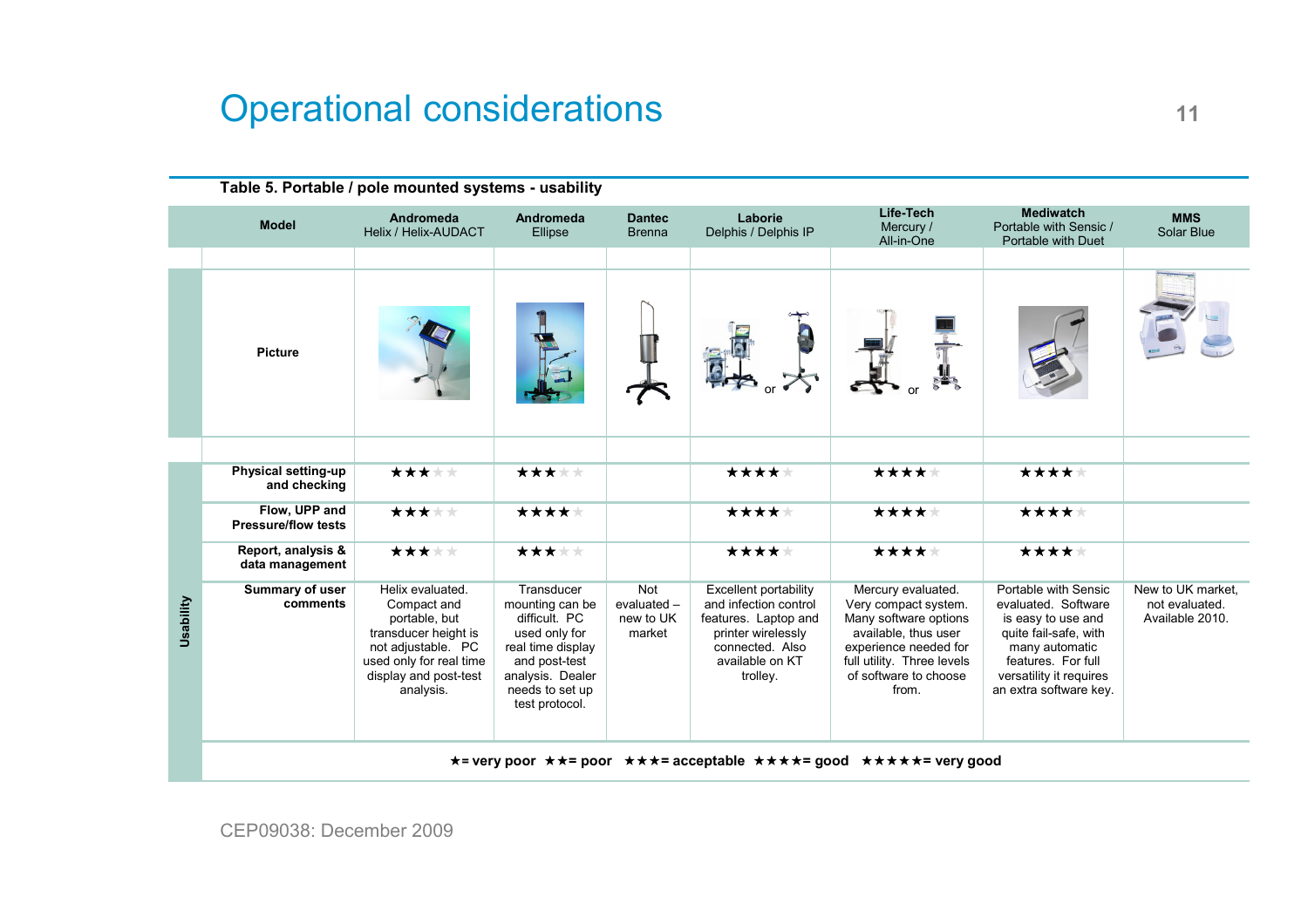# Operational considerations **<sup>12</sup>**

Generic advice on considerations for hardware, consumables, software and training will be found in CEP's buyers' guide [1].

#### **Instructions for use**

Most devices evaluated provided user manuals on request in PDF electronic format. If paper copies are required, this should be specified at time of purchase. Many instruction leaflets include basic guidance on urodynamic practice. However, this content should be checked against current accepted best practice.

#### **Connectivity**

All devices evaluated offer the potential for connection to hospital computer networks. This feature is best specified at time of purchase if required. The department should consider whether a network cable to the computer will impede movement in the clinical environment and whether storage of test results in the electronic record system is a requirement.

#### **Maintenance and servicing**

All distributors of urodynamic equipment offer service contracts of different levels. A department's requirement will depend on the level of technical assistance available. It is possible for a technically proficient department to undertake its own calibration and basic servicing (with the exception of Life-Tech machines, which require the company to carry out calibration). However, electrical safety tests and repair work can only be carried out by competent technicians. An assessment of the accessibility of technical support will therefore need to be made before a decision is taken on the type of service contract required.

It is recommended that urodynamic machines have their calibration checked by staff at least every month. While the frequency of servicing necessarily depends on the amount of use, a service carried out every six months is normal across distributors.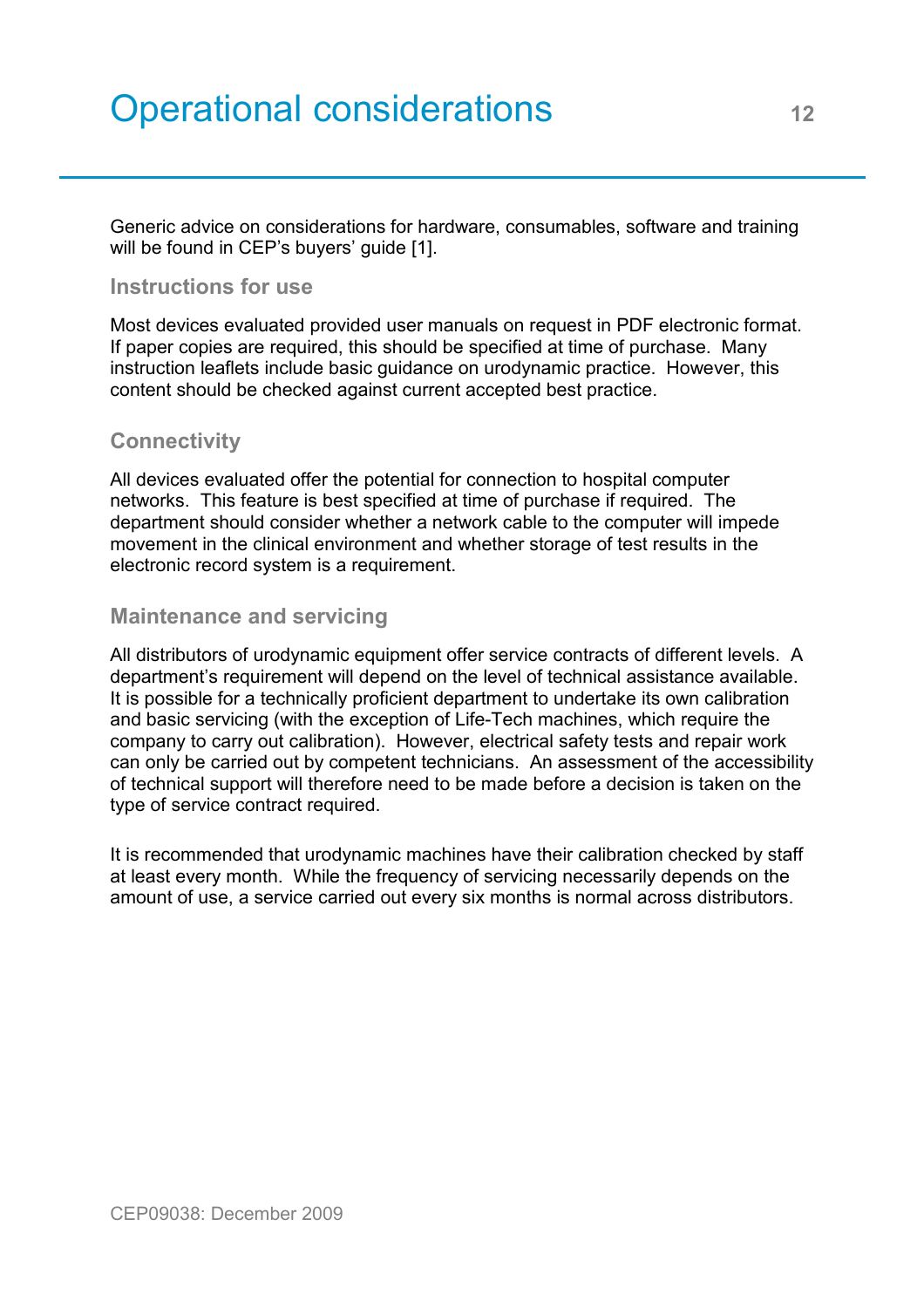<span id="page-12-0"></span>In tables 6 and 7, whole-life costs for the urodynamic systems are estimated using the guidelines provided in the *Economic considerations* section of CEP's buyers' guide [1], based on a throughput of 250 tests per year with consumable costs of £30 per test. The ranges of purchase list prices and maintenance contract prices reflect the various available hardware / software options and levels of maintenance cover. As these vary substantially, it is recommended that the specifying department consider carefully what features and support are essential for clinical service. The tender specification can then promote effective comparison between bidder prices.

It will be seen that the purchase costs for devices range from £9,000 (Mediwatch Portable) to £40,000 (Mediwatch Sensic Clinic with all features). Additionally, these two devices represented the widest range of whole-life costs. However, the Laborie price range was not available for this report.

Costs are naturally lower for more portable devices but functionality and usability are necessarily reduced by the alternative packaging. Suppliers have also commented on the insecurity due to theft of laptop computers in hospital environments, a factor which may make a trolley based system worth the sacrifice in mobility. However, all the portable devices evaluated gave acceptable quality of urodynamic tests and will represent good value for money where ease of portability is a key specification.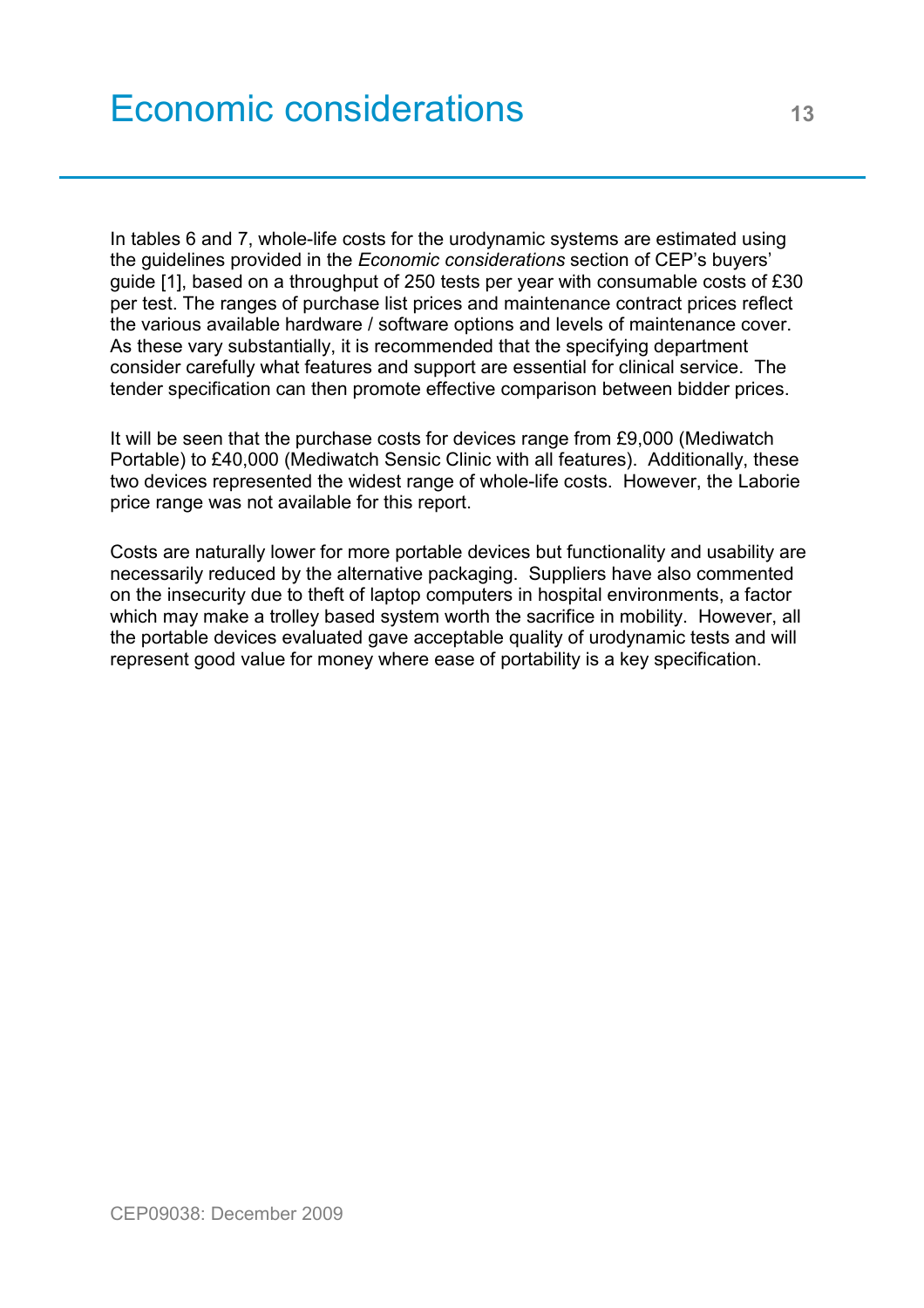# Economic considerations and the set of the set of the set of the set of the set of the set of the set of the set of the set of the set of the set of the set of the set of the set of the set of the set of the set of the set

|                        | Table 6. Trolley mounted systems – purchasing information |                              |                                           |                                  |                                                              |                     |                                                                                     |                     |                          |  |  |  |
|------------------------|-----------------------------------------------------------|------------------------------|-------------------------------------------|----------------------------------|--------------------------------------------------------------|---------------------|-------------------------------------------------------------------------------------|---------------------|--------------------------|--|--|--|
|                        | <b>Model</b>                                              | Albyn<br><b>Phoenix Plus</b> | Andromeda<br>$Ellipse -$<br><b>AUDACT</b> | Dantec<br>Kallan /<br>Acquanetta | Laborie<br>Dorado KT / Delphis-<br>KT / Triton /<br>Aquarius | Life-Tech<br>Urolab | <b>Mediwatch</b><br>Duet Logic G2 /<br>Clinic with Duet or<br>Sensic /<br>Encompass | <b>MMS</b><br>Solar | Sedia<br>SE <sub>6</sub> |  |  |  |
|                        |                                                           |                              |                                           |                                  |                                                              |                     |                                                                                     |                     |                          |  |  |  |
|                        | <b>Picture</b>                                            |                              |                                           |                                  | or                                                           |                     |                                                                                     |                     |                          |  |  |  |
|                        |                                                           |                              |                                           |                                  |                                                              |                     |                                                                                     |                     |                          |  |  |  |
|                        | Supplier name                                             | Albyn Medical                | Mediplus                                  | Dantec<br>Dynamics               | Laborie                                                      | Genesis<br>Medical  | Mediwatch                                                                           | Lewis<br>Medical    | Digitimer                |  |  |  |
|                        | List price range, £                                       | 15k to 28k                   | 15k to 20k                                | 18k to 20k                       | n/a                                                          | 15k to 34k          | 10k to 40k                                                                          | 14k to 25k          | From 19.9k               |  |  |  |
|                        | Warranty period,<br>years                                 | $\overline{2}$               | $\overline{2}$                            | 2                                | $\overline{2}$                                               | $\overline{1}$      | $\overline{2}$                                                                      | $\overline{2}$      | 1                        |  |  |  |
|                        | Year first sold                                           | 2001                         | 1996                                      | 2008 in UK                       | 2004                                                         | Early 1980s         | 2003                                                                                | 2001                | 2004                     |  |  |  |
| Purchasing information | Number sold to<br>date in UK (up to<br>2008)              | $>75$                        | 1                                         | 2                                | 28                                                           | N/A                 | 52                                                                                  | $40+$               | 63                       |  |  |  |
|                        | <b>Maintenance</b><br>contract price<br>(E/yr)            | 1500 to 2500                 | 500 to 1500                               | 650 to 1700                      | n/a                                                          | 850 to 2400         | 600 to 2500                                                                         | 1000 to<br>2500     | 1648 (min)               |  |  |  |
|                        | Lifecycle cost (£)                                        | 75k to 93k                   | 70k to 80k                                | 74k to 81k                       | n/a                                                          | 72k to 99k          | 66k to 103k                                                                         | 72k to 90k          | from 81k                 |  |  |  |

**Table 6. Trolley mounted systems – purchasing information**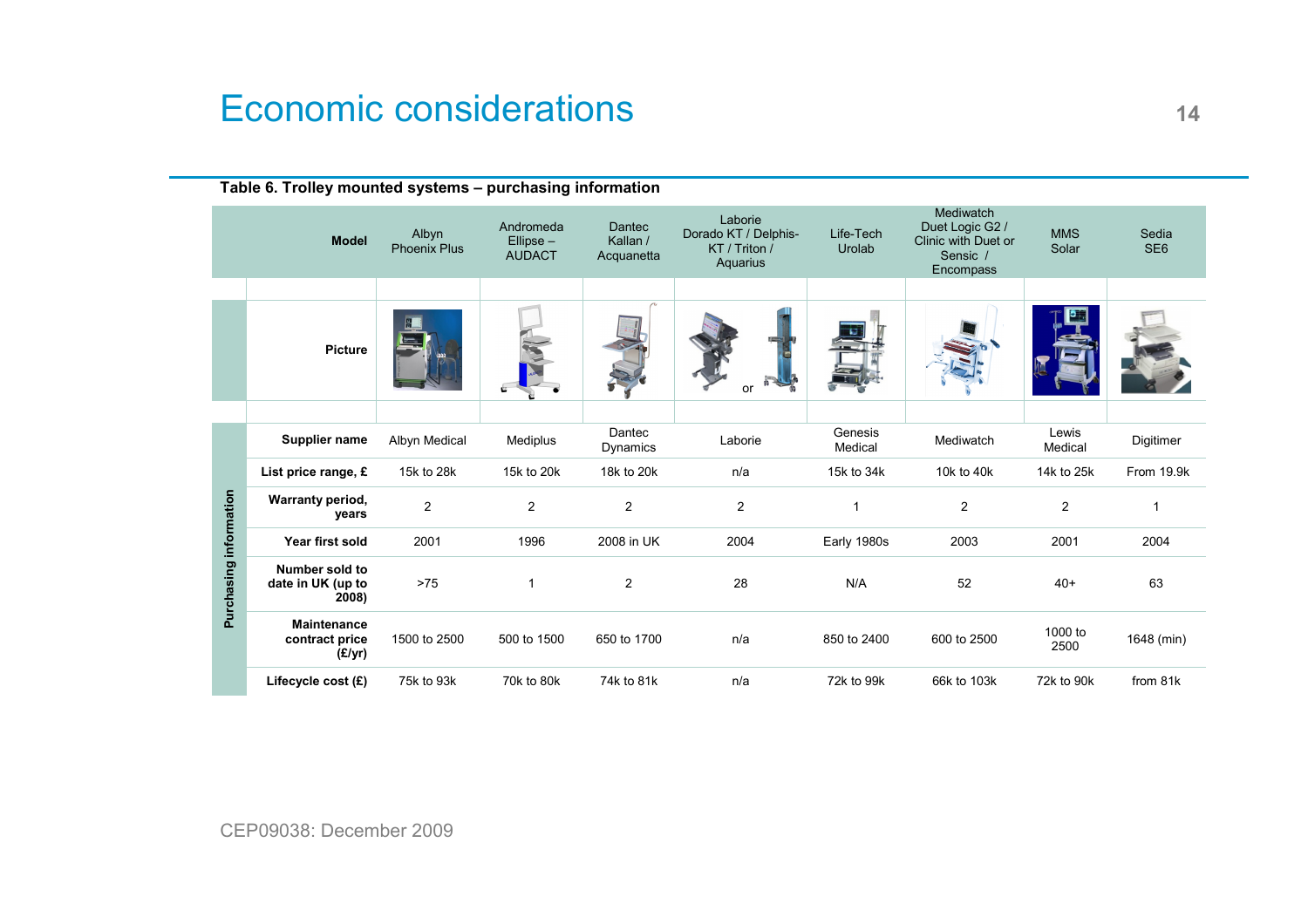# Economic considerations 15

|                        | Table 7. Portable /pole mounted systems - purchasing information |                                          |                      |                                |                                 |                                      |                                                                     |                          |
|------------------------|------------------------------------------------------------------|------------------------------------------|----------------------|--------------------------------|---------------------------------|--------------------------------------|---------------------------------------------------------------------|--------------------------|
|                        | <b>Model</b>                                                     | Andromeda<br><b>Helix / Helix-AUDACT</b> | Andromeda<br>Ellipse | <b>Dantec</b><br><b>Brenna</b> | Laborie<br>Delphis / Delphis IP | Life-Tech<br>Mercury /<br>All-in-One | <b>Mediwatch</b><br>Portable with<br>Sensic / Portable<br>with Duet | <b>MMS</b><br>Solar Blue |
|                        | Picture                                                          |                                          |                      |                                |                                 |                                      |                                                                     |                          |
|                        | Supplier name                                                    | Mediplus                                 | Mediplus             | Dantec<br>Dynamics             | Laborie                         | Genesis Medical                      | Mediwatch                                                           | Lewis Medical            |
|                        | List price range, £                                              | 12k to 17k                               | 15k to 20k           | c12K                           | n/a                             | 15k to 34k                           | 9k to 14k                                                           | 11k to 13k               |
|                        | <b>Warranty period, years</b>                                    | $\overline{2}$                           | $\overline{2}$       | $\overline{2}$                 | $\overline{2}$                  | $\mathbf{1}$                         | $\overline{c}$                                                      | $\mathbf{1}$             |
|                        | Year first sold                                                  | 2006                                     | 1996                 | 2008 in UK                     | 2002                            | 2007 (Mercury)                       | 2009                                                                | 2009                     |
| Purchasing information | Number sold to date in<br>UK (up to 2008)                        | 3                                        | $\mathbf{1}$         | $\mathbf 0$                    | 17                              | N/A                                  | 0                                                                   | $\mathbf 0$              |
|                        | <b>Maintenance contract</b><br>price (£/yr)                      | 500 to 1500                              | 500 to 1500          | 650 to 1700                    | n/a                             | 850 to 2400                          | 600 to 1700                                                         | 1000 to 2500             |
|                        | Lifecycle cost (£)                                               | 67k to 77k                               | 70k to 80k           | 68k to 73k                     | n/a                             | 72k to 99k                           | 65k to 75k                                                          | 69k to 78k               |

CEP09038: December 2009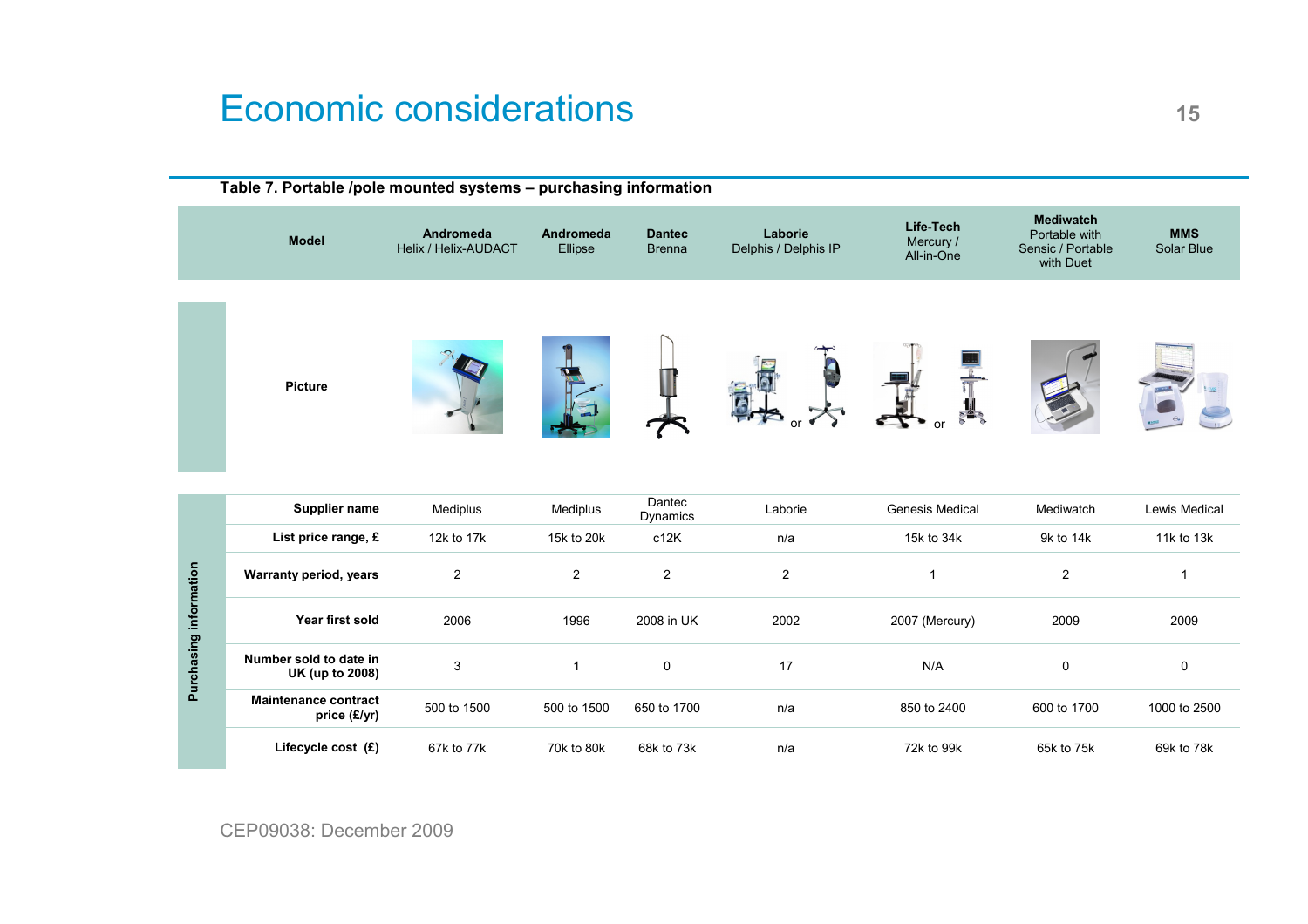# <span id="page-15-0"></span>Purchasing 16

Generic advice on procurement options, the procurement panel, sustainability and business cases can be found in CEP's buyers' guide [1].

#### **Purchasing procedures**

The Trust Operational Purchasing Procedures Manual provides details of the procurement process [3].

European Union procurement rules apply to public bodies, including the NHS, for all contracts worth more than £90,319 (from January  $1<sup>st</sup>$  2008) [4], an amount that is well in excess of the cost of a single urodynamic machine. The purpose of these rules is to open up the public procurement market and ensure the free movement of goods and services within the EU. In the majority of cases, a competition is required and decisions should be based on best value.

NHS Supply Chain (www.supplychain.nhs.uk), a ten year contract operated by DHL on behalf of the NHS Business Services Authority, offers OJEU compliant national contracts or framework agreements for a range of products, goods and services. Use of these agreements is not compulsory and NHS organisations may opt to follow local procedures.

#### **Warranty**

Urodynamic machines in the UK are supplied with a warranty of either one or two years.

#### **Sustainable procurement**

The UK Government launched its current strategy for sustainable development, *Securing the Future* [5] in March 2005. The strategy describes four priorities in progressing sustainable development:

- sustainable production and consumption working towards achieving more with less
- natural resource protection and environmental enhancement protecting the natural resources and habitats upon which we depend
- sustainable communities creating places where people want to live and work, now and in the future
- climate change and energy confronting a significant global threat.

The strategy highlights the key role of public procurement in delivering sustainability.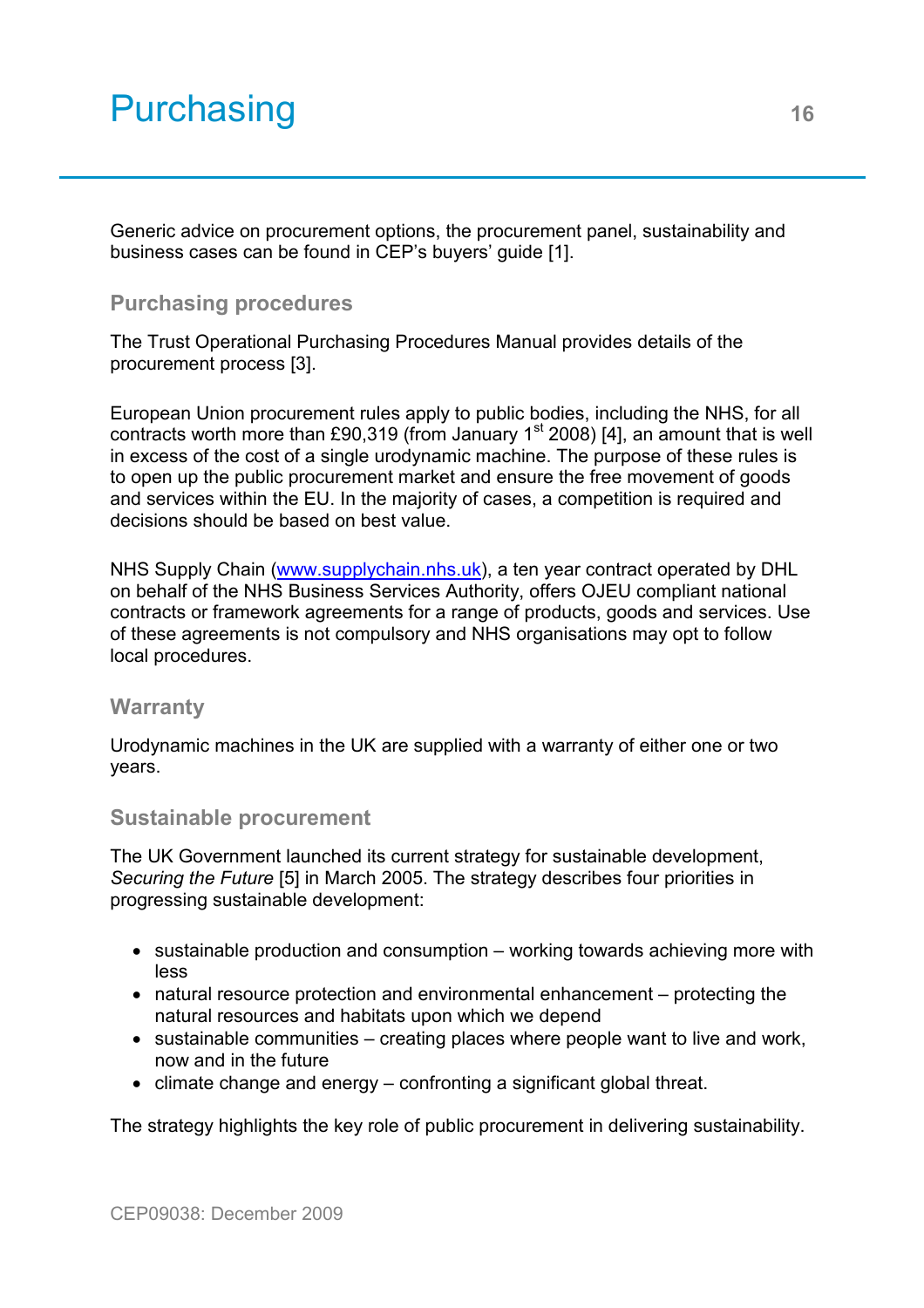# Purchasing 17

#### **End-of-life disposal**

Consideration should be given to the likely financial and environmental costs of disposal at the end of the product's life. Where appropriate, suppliers of equipment placed on the market after the 13<sup>th</sup> August 2005 should be able to demonstrate compliance with the UK Waste Electrical and Electronic Equipment (WEEE) regulations (2006) [6]. The WEEE regulations place responsibility for financing the cost of collection and disposal on the producer. Electrical and electronic equipment is exempt from the WEEE regulations where it is deemed to be contaminated at the point at which the equipment is scheduled for disposal by the final user. However, if it is subsequently decontaminated such that it no longer poses an infection risk, it is again covered by the WEEE regulations, and there may be potential to dispose of the unit through the normal WEEE recovery channels.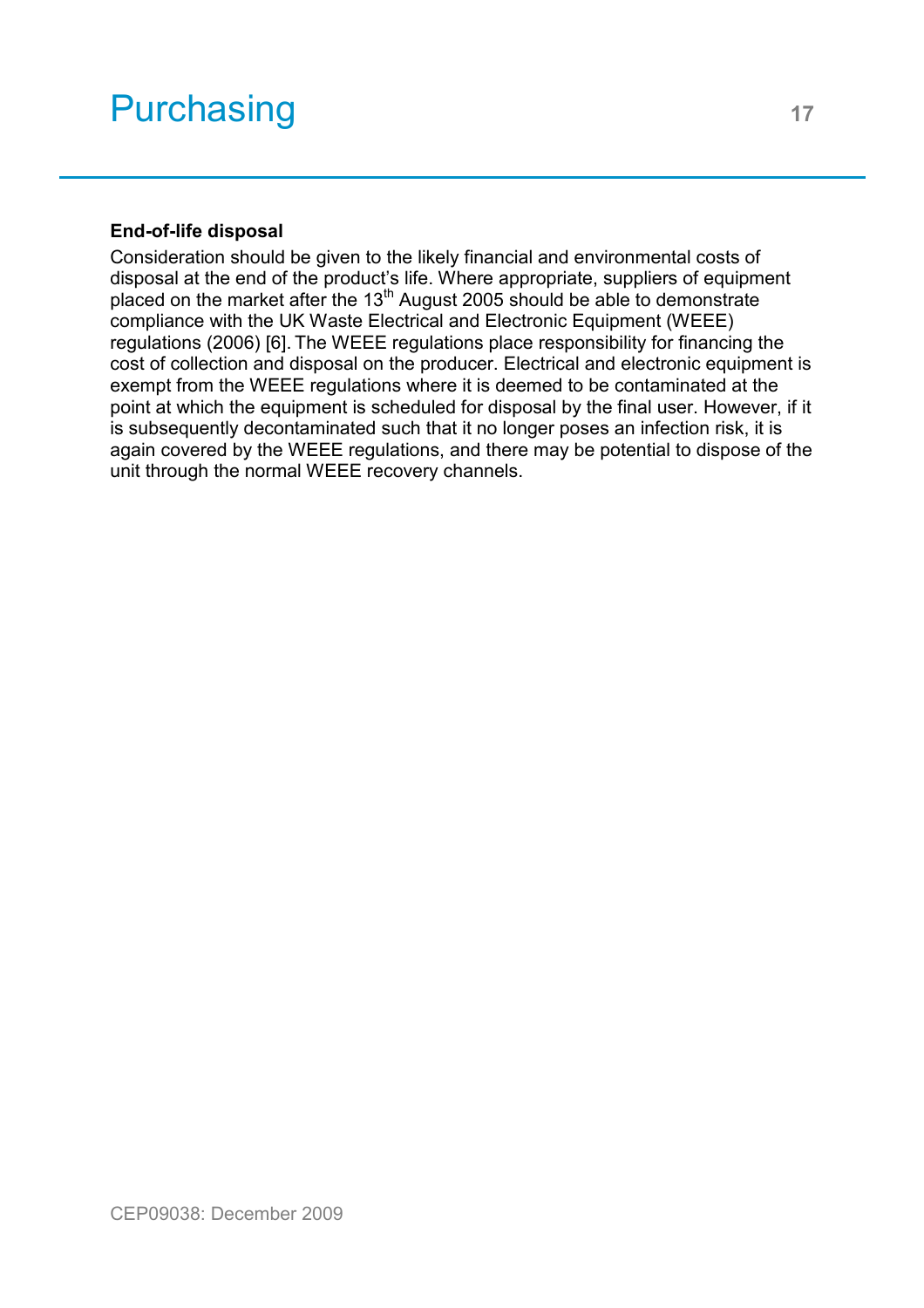# <span id="page-17-0"></span>Acknowledgements 18

We should like to thank the following for their contribution to this evaluation report.

Samih Al-Hayek, Specialty Registrar, Royal United Hospital, Bath. Fadi Al-Housami, Specialty Registrar, Musgrove Park Hospital, Taunton Howard Brobin, Urodynamics Specialist, Mediwatch UK Ltd Connie Chew, Urodynamics Nurse, Southmead Hospital, Bristol. Nick Darker, Product Manager, Mediwatch UK Ltd Debbie Delgado, Urodynamics Nurse, Southmead Hospital, Bristol. Julie Ellis-Jones, Urodynamics Nurse, Southmead Hospital, Bristol. Aled Evans, Medical Physics Department, Southern General Hospital, Glasgow. Roger Lewis, Managing Director, Lewis Medical Ltd Carl Loveluck, Clinical Applications Specialist, Dantec Dynamics Ltd Jon McFarlane, Consultant Urologist, Royal United Hospital, Bath. Paul Scarborough, Sales Manager, Digitimer Ltd Doug Small, Medical Physics Department, Southern General Hospital, Glasgow. Adrian Smart, Customer Support, Laborie Medical Technologies Europe Ltd Donald Smith, Medical Physics Department, Southern General Hospital, Glasgow. Stuart Taylor, Product Manager, Albyn Medical Ltd James Urie, Sales & Marketing Director, Mediplus Ltd Tim Ward, Operations Manager, Mediplus Ltd Jo Wilkinson, Product Specialist, Genesis Medical Ltd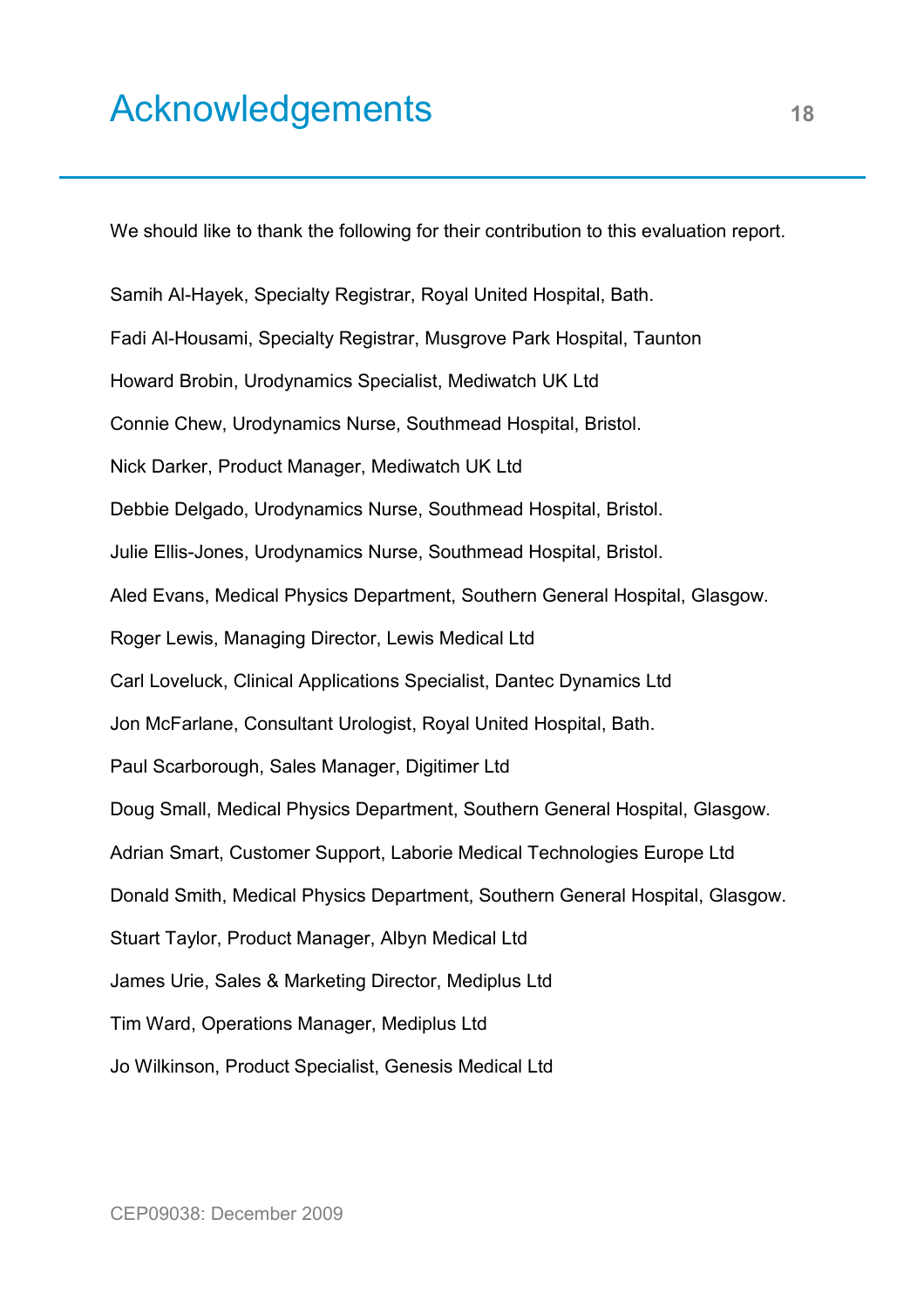## <span id="page-18-0"></span>References 19

- [1] Centre for Evidence-based Purchasing. Buyers' guide: Urodynamic systems. London: NHS Purchasing and Supply Agency;2009. CEP09037.
- [2] ECRI Product Comparison Urodynamic Measurement Systems. ECRI (USA) 2007 Available from: URL: www.ecri.org
- [3] http://nww.pasa.nhs.uk/PASAWeb/Guidance/TOPPM/LandingPage.htm (NHS intranet only)
- [4] [http://www.ogc.gov.uk/procurement\\_policy\\_and\\_application\\_of\\_eu\\_rules\\_eu](http://www.ogc.gov.uk/procurement_policy_and_practice_procurement_policy_and_application_of_eu_rules.asp) procurement\_thresholds\_asp
- [5] UK Government Strategy for Sustainable Development; Securing the Future http://www.defra.gov.uk/sustainable/government/publications/index.htm
- [6] EC Directive on Waste Electrical and Electronic Equipment http://www.berr.gov.uk/files/file35992.pdf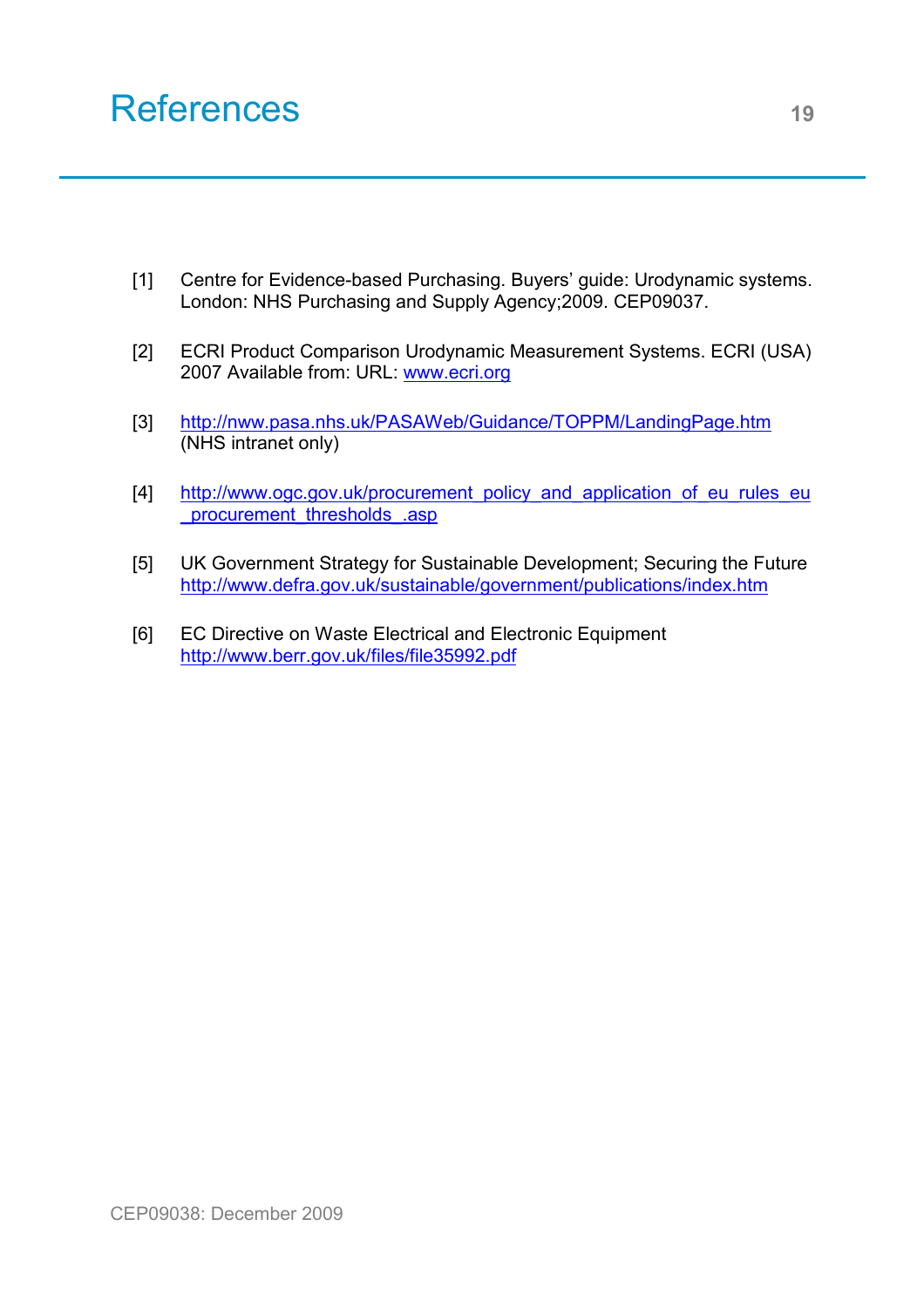<span id="page-19-0"></span>

| <b>UK</b><br><b>Supplier</b> | <b>Address</b>                                                                                                    | Telephone / Fax /<br><b>Website</b>                       | <b>Manufacturer</b>                    |
|------------------------------|-------------------------------------------------------------------------------------------------------------------|-----------------------------------------------------------|----------------------------------------|
| Albyn                        | <b>Bridgend Road Industrial</b><br>Estate<br>Dingwall<br>Ross-shire IV15 9OF<br>Scotland, UK                      | 01349 862388<br>01349 864146<br>www.albynmedical.com      | Albyn<br>www.albynmedical.com          |
| Dantec                       | Garonor Way<br>Royal Portbury<br>Bristol BS20 7XE                                                                 | 01275 375333<br>01275 375336<br>www.dantecdynamics.com    | Dantec<br>www.dantecdynamics.com       |
| Digitimer                    | 37 Hydeway<br>Welwyn Garden City<br>AL7 3BE                                                                       | 01707 328347<br>01707 373153<br>www.digitimer.com         | Sedia<br>www.sedia.ch                  |
| Genesis<br>Medical           | 7 Trojan Business Park<br><b>Cobbold Road</b><br>London NW10 9ST                                                  | 0208 451 4100<br>020 8451 4115<br>www.genmedhealth.com    | Life-Tech<br>www.life-tech.com         |
| Laborie<br>Europe            | Unit 5, Garonor Way,<br>Royal Portbury,<br><b>Bristol BS20 7XE</b>                                                | 01275 372332<br>01275 375145<br>www.laborie.com           | Laborie<br>www.laborie.com             |
| Lewis<br>Medical             | 826 Green Lanes<br>London<br><b>N21 2RT</b>                                                                       | 0208 360 7273<br>0208 360 9176<br>www.lewismedical.uk.com | <b>MMS</b><br>www.mmsinternational.com |
| Mediplus                     | Unit 7,<br>The Gateway Centre,<br><b>Cressex Business Park</b><br><b>Coronation Road</b><br>High Wycombe HP12 3SU | 01494 551200<br>01494 536333<br>www.mediplus.co.uk        | Andromeda<br>www.andromeda-ms.de       |
| Mediwatch                    | <b>Swift House</b><br>Cosford Lane<br>Rugby CV21 1QN                                                              | 01788 547888<br>01788 536434<br>www.mediwatch.com         | Mediwatch<br>www.mediwatch.com         |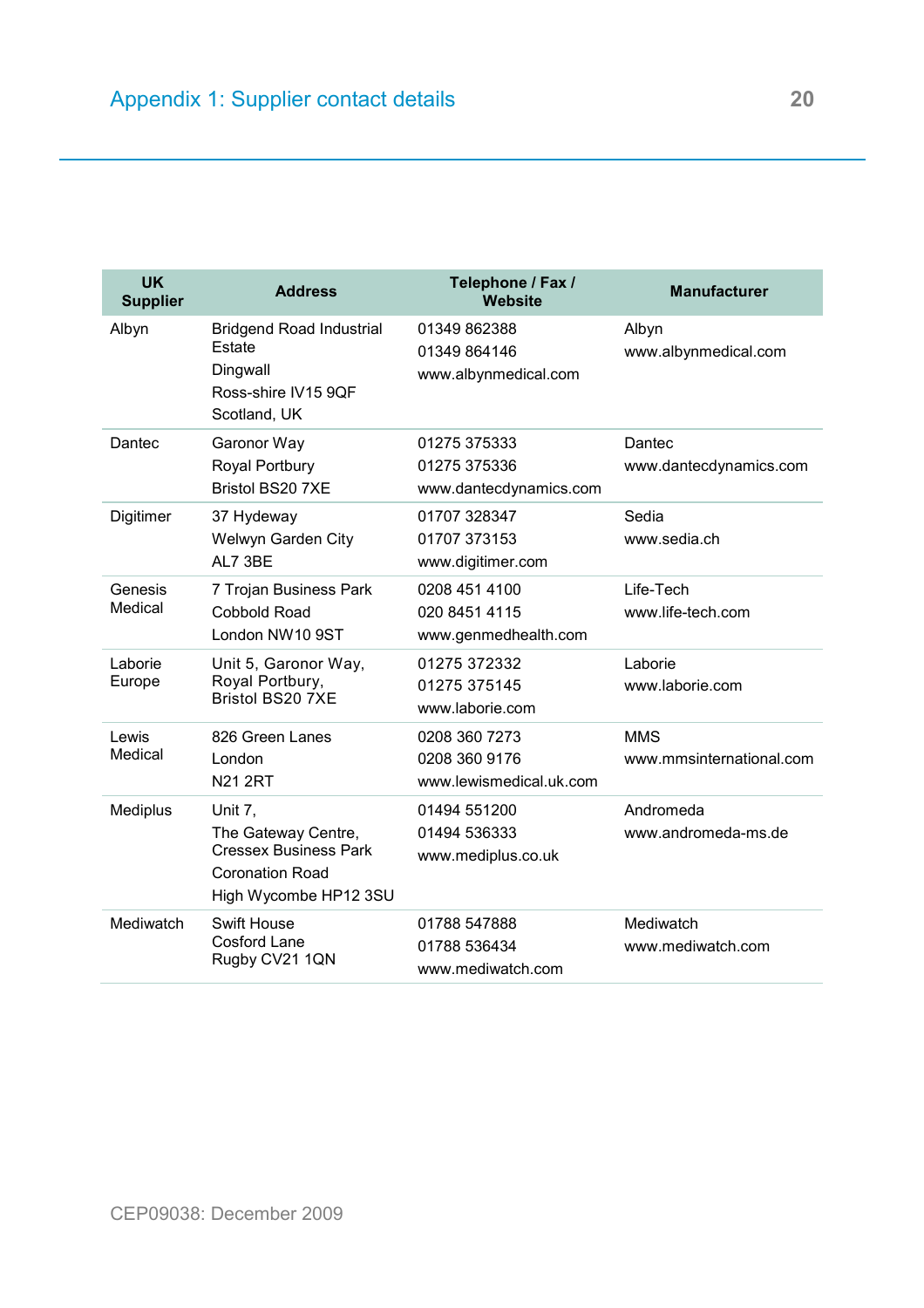<span id="page-20-0"></span>

| <b>Area of evaluation / Task</b>                                                                 | Very poor | acceptable<br>Less than | Acceptable | Good   | Very good | <b>Any comments?</b> |
|--------------------------------------------------------------------------------------------------|-----------|-------------------------|------------|--------|-----------|----------------------|
| <b>Training</b>                                                                                  |           |                         |            |        |           |                      |
| 1. Initial induction<br>Rate the ease of first learning during induction                         | ❏         | ❏                       | ❏          | $\Box$ | ❏         |                      |
| <b>Physical</b>                                                                                  |           |                         |            |        |           |                      |
| 2. The arrangement of transducers<br>Rate the ease of access in a clinical setting               | ❏         | $\Box$                  | ❏          | $\Box$ | ❏         |                      |
| 3. The layout of computer and printer<br>Rate the ease of handling and use                       | ❏         | $\Box$                  | ❏          | □      | □         |                      |
| 4. Portability<br>Rate the ease of movement about the room                                       | ❏         | $\Box$                  | ❏          | ❏      | ❏         |                      |
| 5. Wires and cables<br>Rate the safety of wire arrangement                                       | □         | □                       | □          | □      | □         |                      |
| 6. Infection control / cleaning<br>Rate the ease of cleaning                                     | ❏         | $\Box$                  | ❏          | ❏      | □         |                      |
| <b>Setting up</b>                                                                                |           |                         |            |        |           |                      |
| 7. Mount transducer domes<br>Rate the ease of mounting domes                                     | □         | $\Box$                  | <b>□</b>   | $\Box$ | □         |                      |
| 8. Access for flushing transducers.<br>Rate the ease of access for the flushing procedure        | ❏         | $\Box$                  | ❏          | ❏      | ❏         |                      |
| 9. Flush transducers<br>Rate the style of dome for ease of flushing out air                      | ❏         | $\Box$                  | ❏          | ❏      | ❏         |                      |
| 10. Load bag & pump, draining fluid into free jug<br>Rate the ease of loading bag and giving set | ❏         | ❏                       | ❏          | ❏      | ❏         |                      |
| 11. Adjust height of transducers.<br>Rate the ease of adjusting transducer height                | <b>□</b>  | □                       | <b>□</b>   | $\Box$ | □         |                      |
| Accuracy checking and zeroing                                                                    |           |                         |            |        |           |                      |
| 12. Checking of flow reading<br>Rate the ease of checking flow rate                              | ❏         | $\Box$                  | ❏          | ❏      | □         |                      |
| 13. Checking of pressure reading<br>Rate the ease of checking both pressure lines                | ❏         | $\Box$                  | ❏          | ❏      | ❏         |                      |
| 14. Zeroing transducers to atmosphere<br>Rate the ease of zeroing transducers                    | ❏         | ❏                       | ❏          | ❏      | ❏         |                      |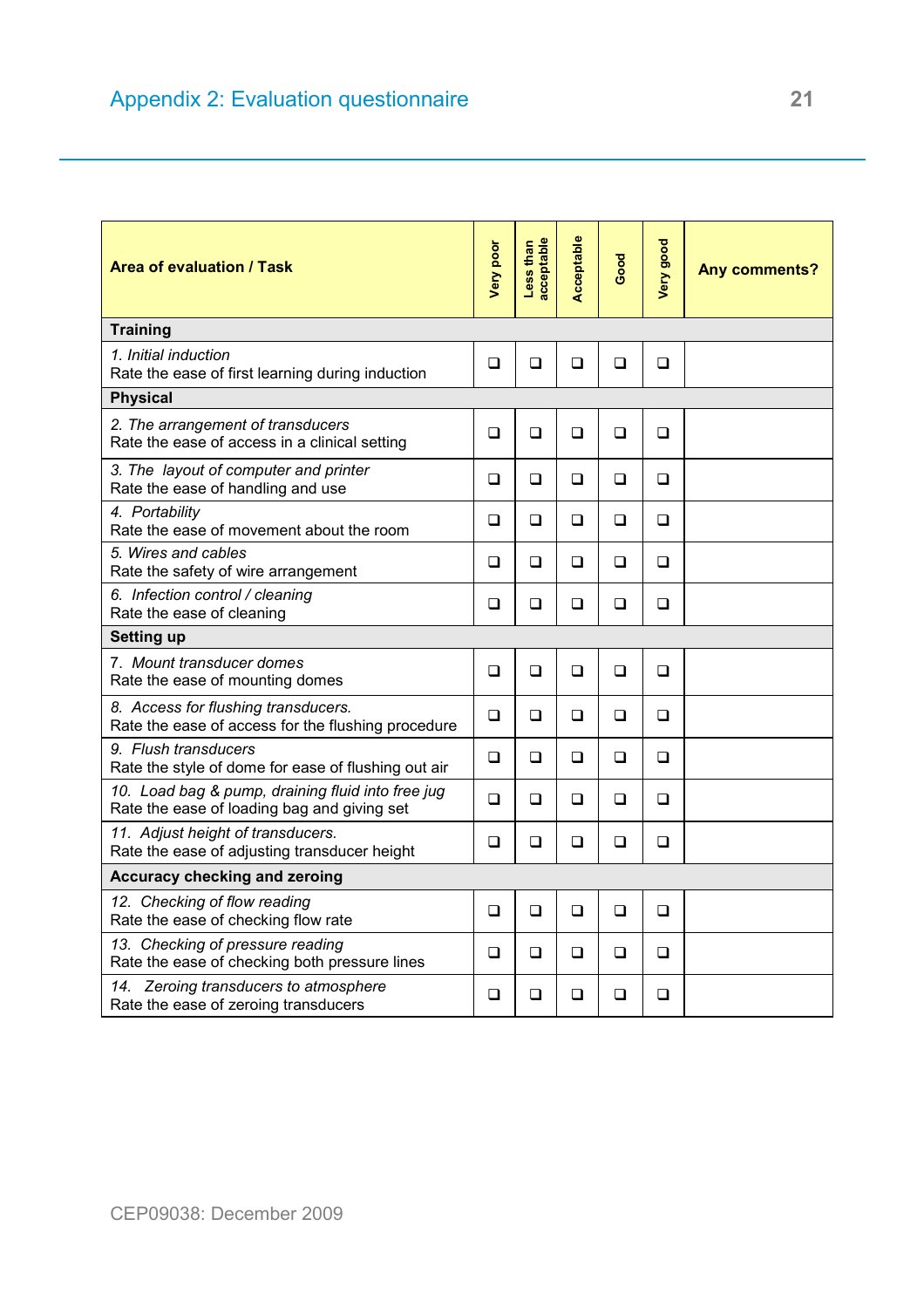| <b>Area of evaluation / Task</b>                                                                                                     | <b>Very poor</b> | Less than<br>acceptable | Acceptable | Good   | Very good | <b>Any comments?</b> |  |
|--------------------------------------------------------------------------------------------------------------------------------------|------------------|-------------------------|------------|--------|-----------|----------------------|--|
| Data entry and flow test                                                                                                             |                  |                         |            |        |           |                      |  |
| 15. Enter patient data (use machine name and<br>your initials)<br>Rate the ease of patient data entry, noting any<br>unique features | $\Box$           | ❏                       | $\Box$     | ❏      | □         |                      |  |
| 16. Record a flow test using constant flow bottle<br>Rate the ease of recording the flow test, noting any<br>automatic features      | $\Box$           | $\Box$                  | ❏          | $\Box$ | $\Box$    |                      |  |
| <b>UPP test</b>                                                                                                                      |                  |                         |            |        |           |                      |  |
| 17. Record the UPP test<br>Rate the ease of carrying out the UPP test                                                                | $\Box$           | $\Box$                  | $\Box$     | $\Box$ | ❏         |                      |  |
| 18. UPP analysis<br>Rate the ease of analysing the trace, noting any<br>automatic features                                           | ❏                | ❏                       | ❏          | ❏      | ❏         |                      |  |
| Dummy test (using urodynamic simulator)                                                                                              |                  |                         |            |        |           |                      |  |
| 19. Starting software for test run<br>Rate ease of starting to record the urodynamic test                                            | ❏                | $\Box$                  | ❏          | ❏      | ❏         |                      |  |
| 20. Attempt real time annotation<br>Rate the ease of making annotations during the<br>test                                           | $\Box$           | ❏                       | $\Box$     | ❏      | ❏         |                      |  |
| 21. Change pump speed up and down<br>Rate the ease of changing pump speed, noting any<br>helpful features                            | ❏                | ❏                       | ❏          | $\Box$ | ◻         |                      |  |
| 22. Video frame acquisition<br>Rate the ease of capturing video images from the<br>camera, noting positive and negative features     | $\Box$           | ❏                       | $\Box$     | $\Box$ | ❏         |                      |  |
| 23. EMG signal acquisition<br>Holding all of the electrodes in one hand, rate the<br>ease of EMG signal display and volume control   | ❏                | $\Box$                  | $\Box$     | $\Box$ | ❏         |                      |  |
| 24. Change infusion bag<br>Rate ability of software to adjust volume during<br>change of bag                                         | □                | ❏                       | ❏          | ❏      | ❏         |                      |  |
| 25. Display of signals<br>Rate the clarity of display on the pressure lines of<br>cough, detrusor overactivity and tube movements    | ❏                | $\Box$                  | $\Box$     | $\Box$ | $\Box$    |                      |  |
| 26. Screen layout and quality<br>Rate the clarity of displays and layout of screens                                                  | $\Box$           | $\Box$                  | $\Box$     | $\Box$ | $\Box$    |                      |  |
| 27. Flush lines.<br>Rate the response of the software to the flush                                                                   | $\Box$           | $\Box$                  | $\Box$     | $\Box$ | $\Box$    |                      |  |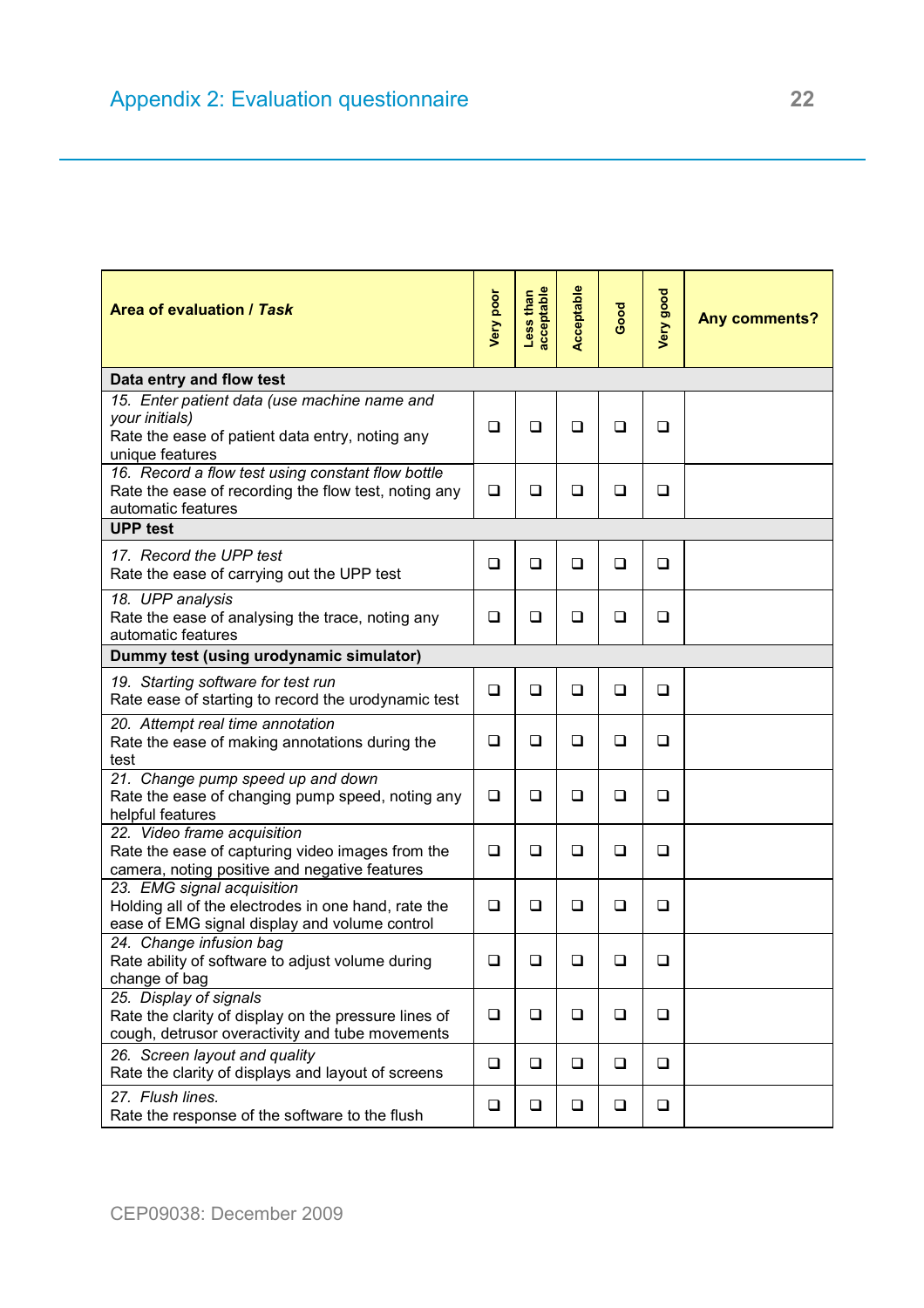| <b>Area of evaluation / Task</b>                                                                                            | Very poor | acceptable<br>Less than | Acceptable | Good | Very good | <b>Any comments?</b> |
|-----------------------------------------------------------------------------------------------------------------------------|-----------|-------------------------|------------|------|-----------|----------------------|
| <b>Report printing and analysis</b>                                                                                         |           |                         |            |      |           |                      |
| 28. Print out the whole test<br>Rate ease of setting up print out of single and<br>multiple tests                           | ❏         | ❏                       | ❏          | ❏    | ❏         |                      |
| 29. Quality of printout<br>Rate quality of trace printout                                                                   | ❏         | ❏                       | ❏          | ❏    | ❏         |                      |
| 30. Review the numeric data of the test screen<br>Rate ease of reading off figures from screen                              | ❏         | ❏                       | ❏          | ❏    | ❏         |                      |
| 31. Review the numeric data of the test printout<br>Rate clarity of printed out figures                                     | ❏         | ❏                       | ❏          | ❏    | ❏         |                      |
| 32. Summarised data printout<br>Rate usefulness of summarised data printout, note<br>any automated analysis                 | ❏         | ❏                       | ❏          | ❏    | ❏         |                      |
| 33. Play back the filling and voiding test on the<br>screen<br>Rate ease of test playback / review                          | ❏         | $\Box$                  | ❏          | ❏    | ❏         |                      |
| Data management                                                                                                             |           |                         |            |      |           |                      |
| 34. Review some old traces on the machine and<br>edit the test just carried out<br>Rate ease of retrieval of previous tests | □         | □                       | <b>□</b>   | □    | □         |                      |
| 35. Data storage system<br>Rate clarity of data storage system, noting any<br>features that assist data management          | ❏         | ❏                       | ❏          | □    | <b>□</b>  |                      |
| 36. Data saving process<br>Rate clarity of data saving process, noting any<br>potential errors for overwriting              | □         | □                       | <b>□</b>   | □    | □         |                      |
| 37. Exit the software and power down the<br>urodynamic PC<br>Rate the ease of shutdown                                      | □         | ❏                       | □          | □    | □         |                      |
| <b>Additional comments</b>                                                                                                  |           |                         |            |      |           |                      |
| 38. Note here any other general comments and<br>impressions concerning the machine                                          | □         | $\Box$                  | <b>□</b>   | □    | □         |                      |
| 39. Note any features which should be added (or<br>removed) to improve the performance and/or ease<br>of use of the system  | □         | ◻                       | ◻          | ◻    | □         |                      |